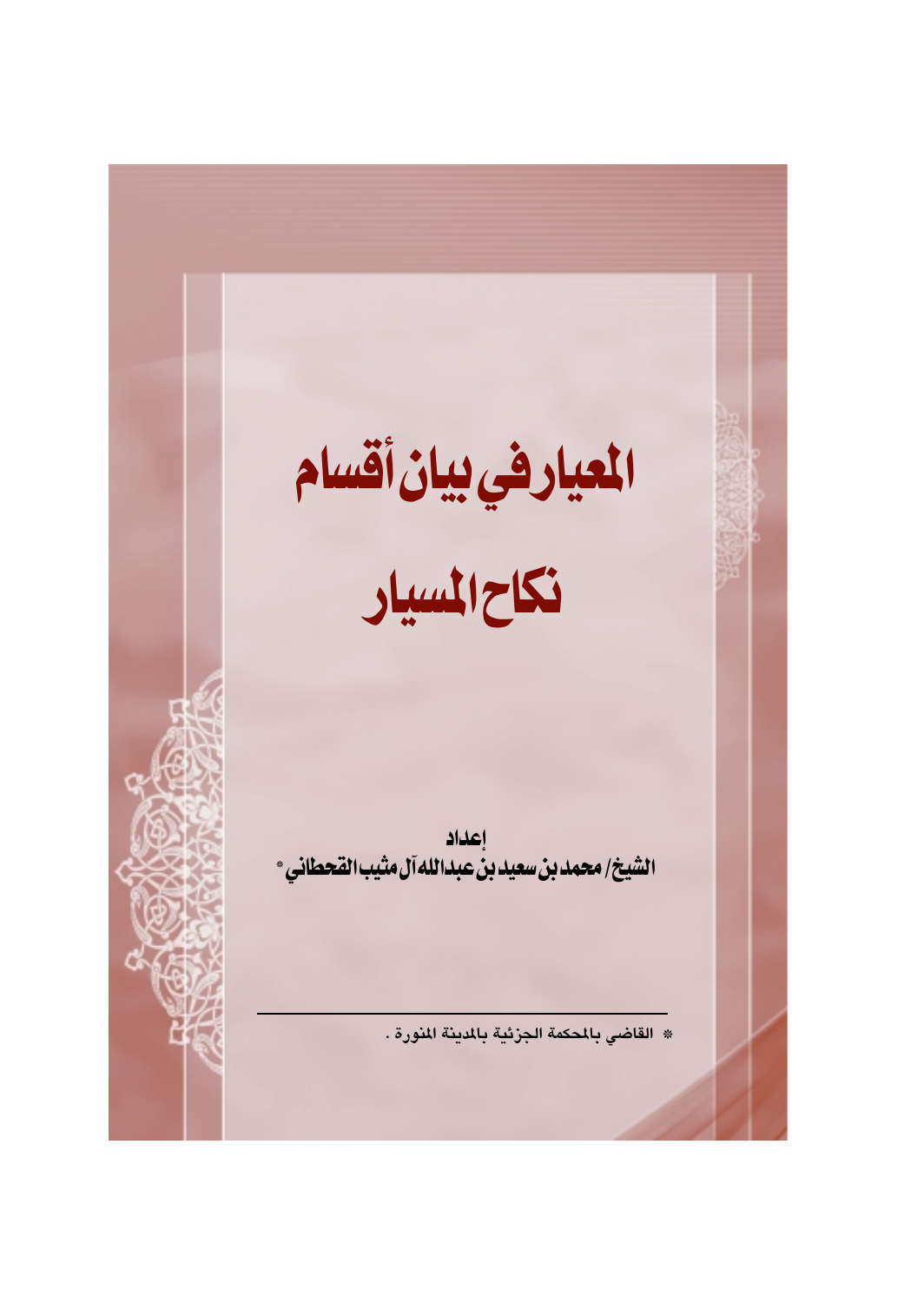الحمد لله وحده، والصلاة والسلام على من لا نبيِّ بعده، وعلى أله وصحبه، أما بعد :

فإن الشرع قد أمر بالنكاح وحرّم السفاح، فقال سبحانه : ﴿ وَأَنكحُوا الأَيَامَيّ منكُمْ وَالصَّالحينَ منْ عبَادكَمْ وَإِمَائكَمْ إِن يَكُونُوا فُقَرَاءَ يُغْنهمُ اللَّهُ من فَضْله وَاللَّهُ واسعٌ عَليمٌ ﴿لَّ ۖ ﴾ ( ١ ) . وقال ﷺ: «يا معشر الشباب من استطاع منكم الباءة فليتزوج، فإنه أغض للبصر وأحصن للفرج، فمن لم يستطع فعليه بالصوم، فإنه له وجاء»(٢). وقد أجمع المسلمون على مشروعية النكاح في الجملة(٣) .

وأهمية النكاح معروفة في الأذهان، غنية عن البيان، أو كتابة البنان. ومن الأنكحة التي ظهرت في هذا الزمان ما يسمى بنكاح المسيار ، وهو نازلةٌ في هذا العصر لم يكن معروفاً من قبل، وأنا أستعين بالله تعالى في تعريفه وبيان أقسامه وحكمه، وأستلهم منه تعالى الرشد والسداد .

(١) سورة النور، الآية: (٣٢).

(٢) أخرجه البخاري في النكاح، باب قوله ﷺ: «من استطاع منكم الباءة...». برقم (٥٠٦٥). انظر: الفتــح ٥/ ١٣٢، ومسلم في النكاح، باب استحباب النكاح لمن تاقت نفسه إليه، برقم (٣٣٨٤) شرح النووي ١٧٥/٩. (٣) المغنى لابن قدامة ٢٤٠/٥.

بَحَلَّةَ الْجَنْالُ العدد (٥١) رجب ١٤٣٢هـ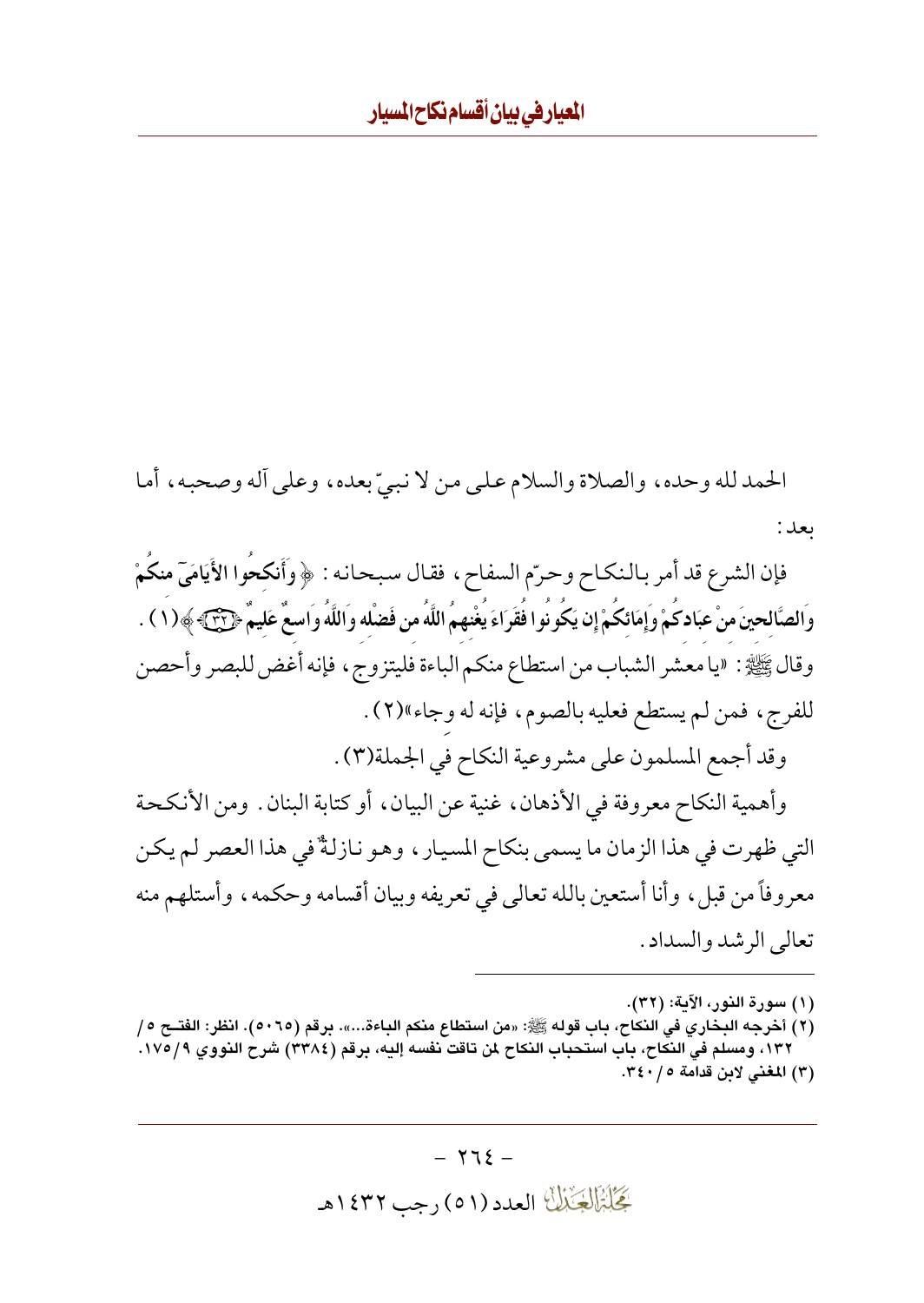

أولاً: تعريف النكاح لغةً:

النكاح : يأتي بمعنى التزويج والوطء . قال الله تعالى : ﴿ الزَّانِي لا يَنكحُ إِلاَّ زَانيَةً أَوْ مَشْرِكَةً وَالزَّانِيَةُ لا يَنكحُهَا إِلاَّ زَانٍ أَوْ مَشْرِكَ ﴿لَّى ﴾ ﴾( ٤ ) . ويأتي بمعنى العقد، والجمع والضم(٥).

ثانياً: تعريف النكاح اصطلاحاً:

عرّف الفقهاء النكاح بتعريفات عدة لا تخلو من معارضات، ولعل التعريف الجامع المانع هو : عقد الزوجية الصحيح وإن لم يحصل وطُّ ولا خلوة(٦) .

وللنكاح ثلاثة أركان، هي : الزوجان الخاليان من الموانع، والإيجاب، والقبول(٧) . وشروطه خمسة، هي : تعيين الزوجين، ورضاهما أو من يقوم مقامهما، والـولـي،

- والشهادة، والكفاءة(٨).
- ثالثاً تعريف المسار لغةً:

مأخو ذُمن السير ، وهو الذهاب نهار أأو ليلاً ، من : سار يسير سير أومسير أأو تسياراً . وأما السُّرى فلا يكون إلا ليلاً، يقال : سار القوم يسيرون سيراً ومسيراً إذا امتدّ بهم السير

(٤) سورة النور، الآية: (٣).

(٥) انظر: لسان العرب ٢ / ٦٢٥. ٦٢٦، المطلع على أبواب المقنع ٣٣٣، وممن ناصر ذلك شيخ الإسلام ابن تيمية. انظر: الإنصاف ٢٠/٧.

- (٦) التحقيقات المرضية في المباحث الفرضية، للشيخ الدكتور: صالح الفوران ٣٢.
	- (٧) الإقناع لطالب الانتفاع ٣١٥/٣.
	- (٨) كشاف القناع ٣٨/٥، الإقناع لطالب الانتفاع ٣١٨/٣–٣٣٢.

گِخَلِبْزَالِچَنْبُلُّ العدد (٥١) رجب ١٤٣٢هـ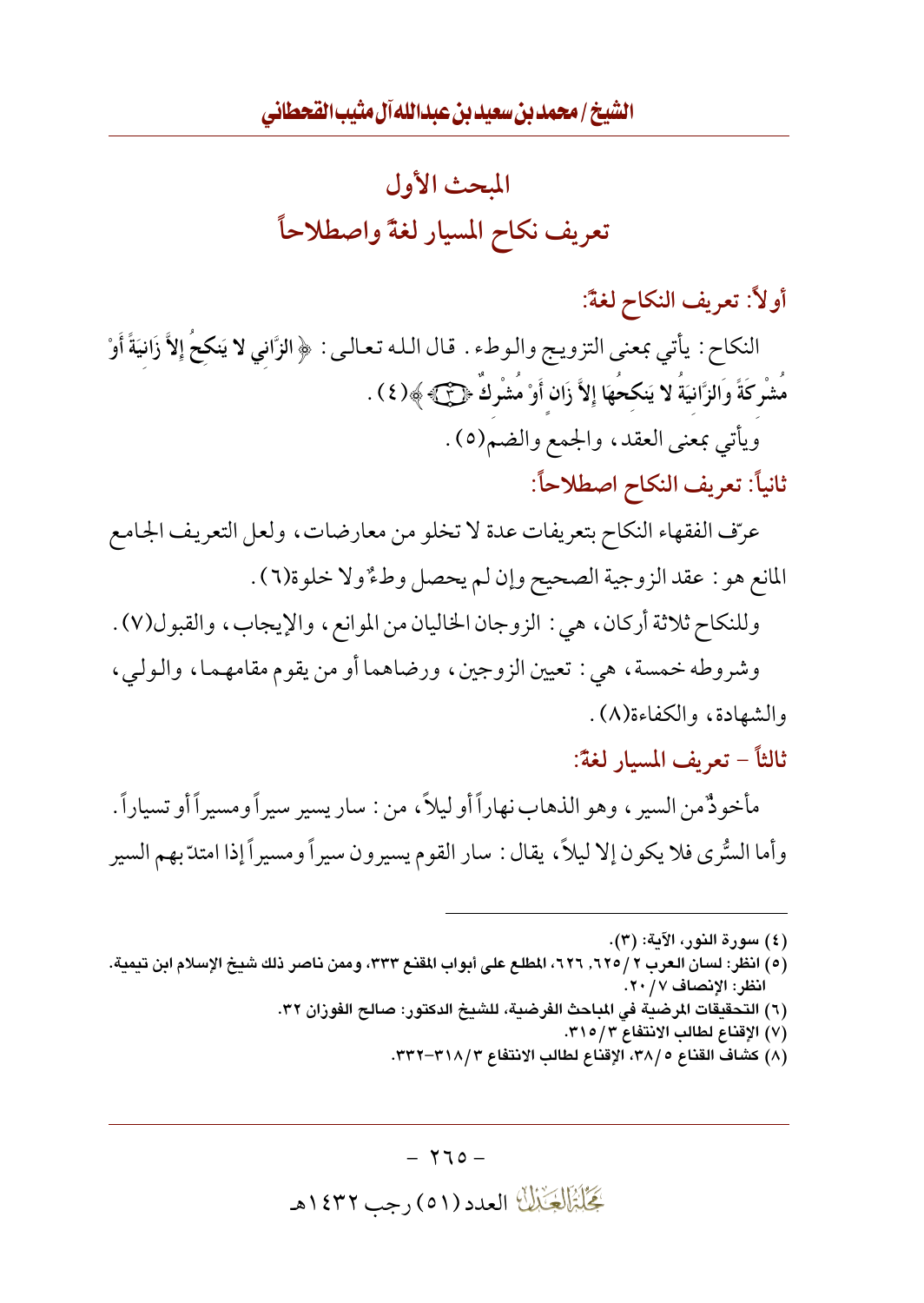في جهة توجّهوا لها(٩) . قلت : والمسيار على وزن المفعال ، يقال : رجلٌ مسيار أي كثير السير(١٠) . ومنه قول الأخطل: أخت الفلاة إذا اشتعدت معاقدها زلت قوى النسع عن كبداء مسيار (١١) رابعاً- تعريف نكاح المسيار اصطلاحاً: عرّفه بعض المعاصرين بما يأتي : ١ – قيل : «إنه إبرام عقد زواج تتنازل فيه المرأة عن السكن والنفقة والقسم أو بعض منها، وترضى بأن يأتي الرجل إلى دارها في أي وقت شاء من ليل أو نهار»(١٢) ويؤخذ عليه بأنه يقيد بدار المرأة، وفيه نظرٍ، فقد تكون الدار لها أو لغيرها من أقاربها . ٢- وعرّفه القرضاوي : «بأنه زواج شرعي يتميز عن الزواج العادي بتنازل الزوجة فيه عن بعض حقوقها على الزوج»(١٣) . ويؤخد عليه بأن إسقاط بعض الحقوق قد يكون شرطاً من الزوج، فهو غير جامع . ويمكن أن نعرّف نكاح المسيار ، بأنه : «عقد نكاح تتنازل المرأة فيه عن بعض حقوقها

على الزوج، أو يشتر ط الر جل إسقاط بعض حقوقها، وتر ضي بأن يأتيها في محل إقامتها متى شاء» .

> (٩) انظر: لسان العرب ٤ / ٣٨٩، وتاج العروس ١ / ٢٩٨. (١٠) معجم علوم اللغة العربية عند الأئمة جمعاء ص٣٦٨. (١١) جمهرة أشعار العرب لأبي زيد القرشي ٩٣/١. (١٢) هذا التعريف للمجمع الفقهي. (١٣) انظر: زواج المسيار ليوسف القرضاوي ص١١ وما بعدها.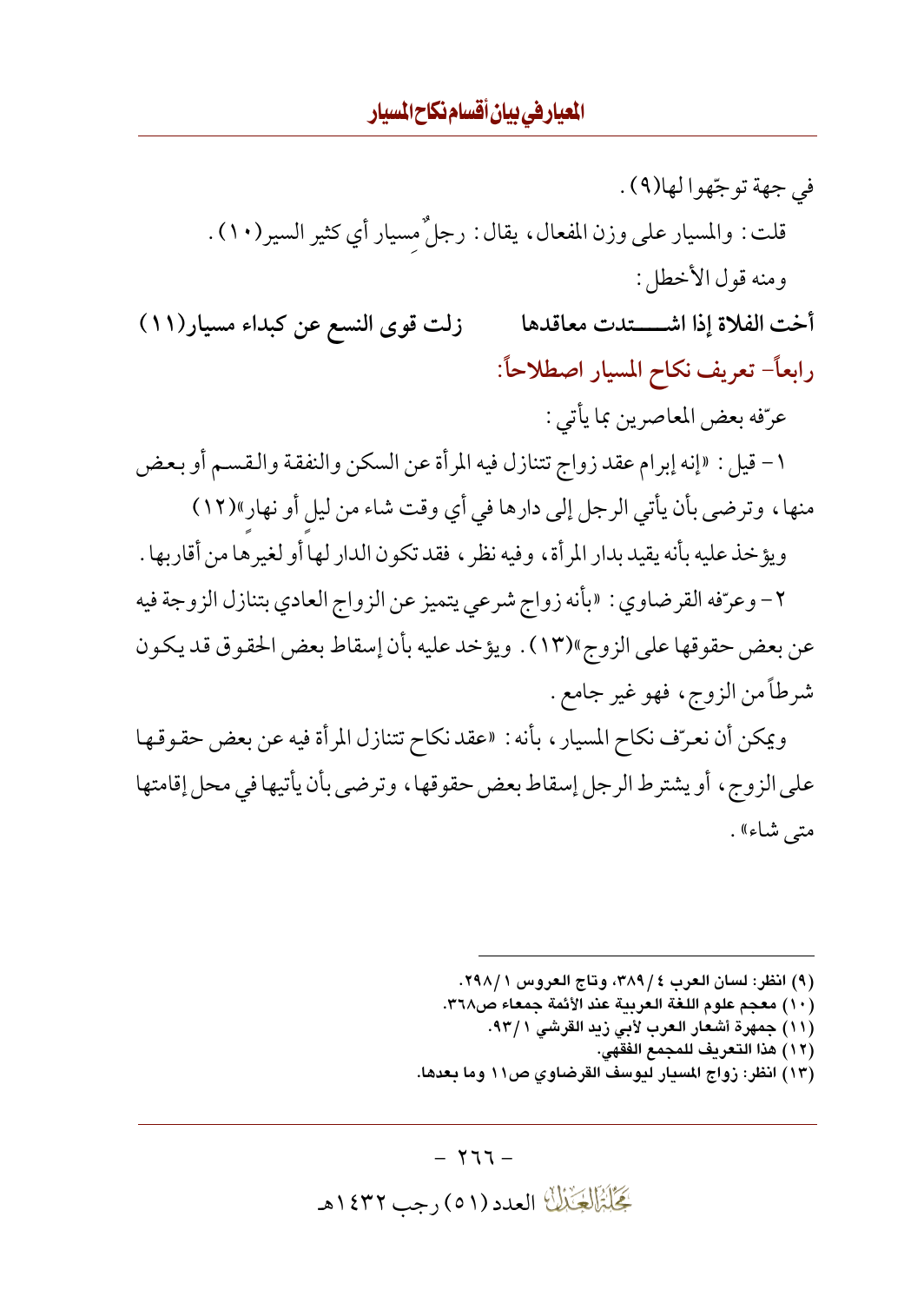

أولاً– الفرق بينه وبين النكاح الشرعي المعتاد:

يتفق نكاح المسيار مع الشرعي في توافر الشروط والأركان وانتفاء الموانع، ويختلف بأن الشرعي تقيم المرأة فيه مع زوجها حيث أقام وله عليها حق القوامة .

أما المسيار فلا تقيم المرأة مع زوجها ولا ينفق عليها ، وربما تسقط قسمها وليس للزوج عليها حق القوامة ، بل هي التي تتصرف في حياتها إقامة وذهاباً وفق رأيها .

## ثانياً – الفرق بينه وبين الزواج العرفي(١٤)

النكاح العرفي شرعيّ غير موثَّق نظاماً . أما نكاح المسيار فيفارقه بإسقاط النفقة والسكني والقسم، وهو موثَّق نظاماً في أكثر أقسامه .

ثالثاً – الفرق بين نكاح المسيار ونكاح السر: نكاح السر نوعان: **الأول** : متفق على بطلانه ، وهو الذي لا يكون فيه شهود ولا إعلان ، قال شيخ الإسلام ابن تيمية : «نكاح السر الذي يُتو اصبي بكتمانه و لا يشهد عليه أحد باطلٌ عند عامة العلماء ، وهو من جنس السفاح»(١٥).

 $- Y \mathfrak{V} V -$ 

بَحَلْبَزَالِجَيْبَالَ العدد (٥١) رجب ١٤٣٢هـ

<sup>(</sup>١٤) انظر: مجلة البحوث الفقهبة العدد ٣٦ السنة التاسعة ١٤١٨هــ، السباسة الشرعبة في الأحوال الشخصبة عبدالفتاح عمرو ص٤٣، مجموع فتاوى شيخ الإسلام ابن تيمية ١٣١/٣٢ و ١٥٨/٣٣. (١٥) مجموع الفتاوى ١٥٨/٣٣.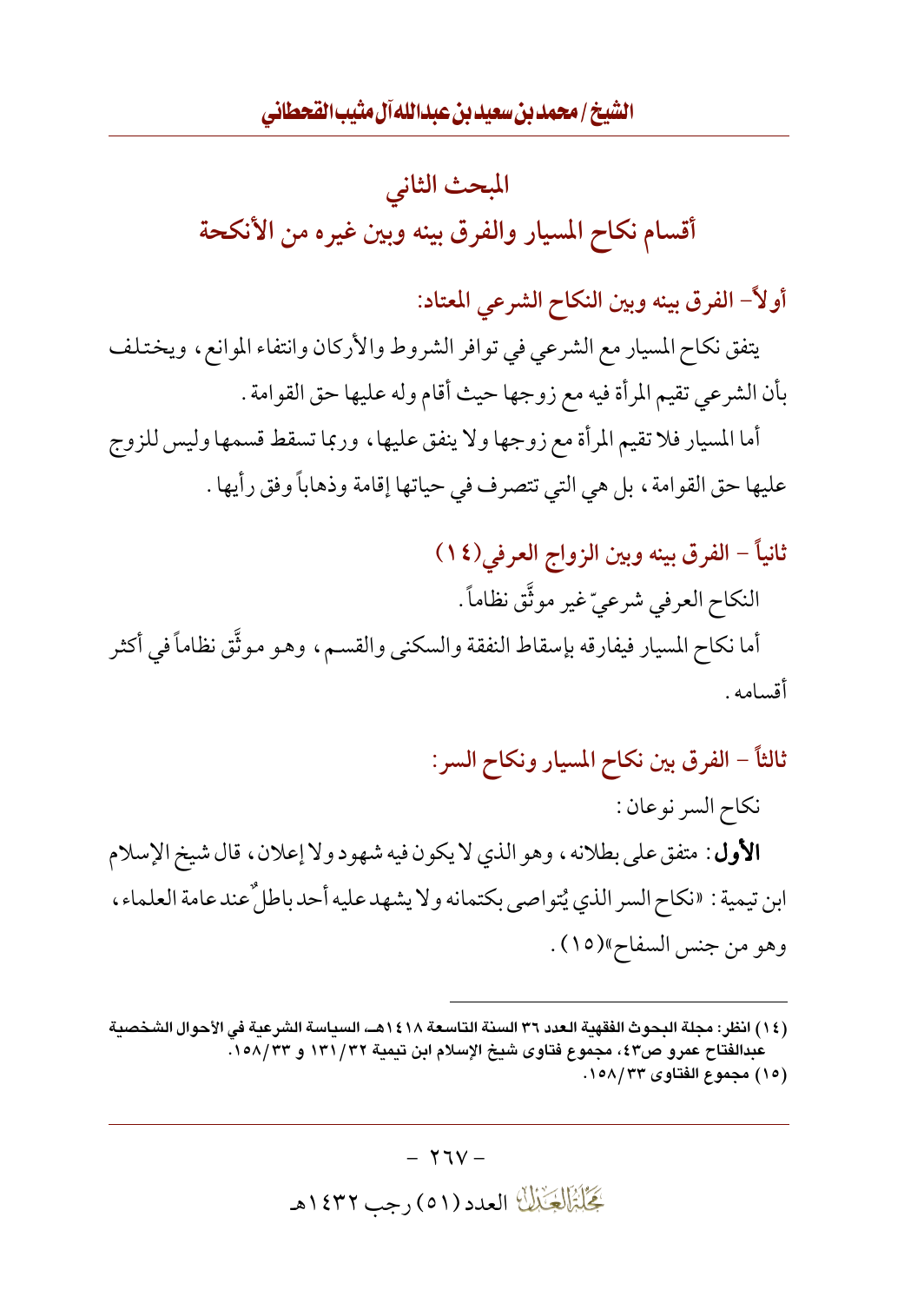**الثاني :** يكون فيه إيجاب وقبول وشهود وولى ، ولكن يتواصون جميعاً بكتمانه وعدم إعلانه . وهذا مختلفٌ فيه بين العلماء على قولين :

**القول الأول**(١٦) : لأكثر المالكية والليث بن سعد والزهري، فيرون أن النكاح الذي توافرت فيه الشروط والأركان وتواصى الزوجان والولى والشهود على كتمانه باطلٌ.

**القول الثاني**(١٧) : لجمهور العلماء من الحنفية والشافعية والحنابلة وبعض المالكية وابن المنذر ، فيرون أن النكاح الذي توافرت فيه الشروط والأركان وانتفت الموانع صحيحٌ إذا شهد شاهدان عليه وتواصوا بكتمانه .

أدلة كل قول مع المناقشة: استدل أصحاب القول الأول (القائلون بالبطلان) بأدلة منها : ١- قال ﷺ: «أعلنوا هذا النكاح، واضربوا عليه بالغربال»(١٨). ونوقش : بأن في إسناده خالد بن إلياس أبا الهيثم العدوى ، وهو ضعيف ، بل اتهـمه ابن حبان والحاكم بالوضع(١٩). ٢ – عن أبي هريرة رضي الله عنه : «أن النبي ﷺ نهي عن نكاح السر»(٢٠) . ونوقش بأن في سنده راوياً ضعيفاً(٢١). وإن سلم له فإنه قد ورد أنه ﷺ: «كان يكره نكاح السر حتى يضرب بدفٍّ»(٢٢) . قال

(١٦) المعونة على مذهب عالم المدينة ٤٩٥/١، الشرح الصغير للدردير ٣٨٢/٢.

(١٧) بدائع الصنائع ٢٥٢/٢، روضة الطالبين للنووي ٤٥/٧، المغني لابن قدامة ٣٤٧/٩، وانظر: ابن العربي في شرح موطأ مالك ٧٠٥/ ٧٠٥. (١٨) أخرجه ابن ماجه في النكاح ١١١/١، برقم (١٩٧٠) والترمذي في النكاح ٣٩٠/٣، برقم (١٠٨٩). (١٩) تقريب التهذيب لابن حجر ص ١٨٧. (٢٠) أخرجه الطبراني في المعجم الوسيط ١٤٤/١٤٤، برقم (٢٠٦٦). (٢١) انظر: المرجع السابق، وقد أعله الطبراني. (٢٢) أخرجه أحمد في مسنده ٩٠/٣٦، برقم (١٧١٦٧).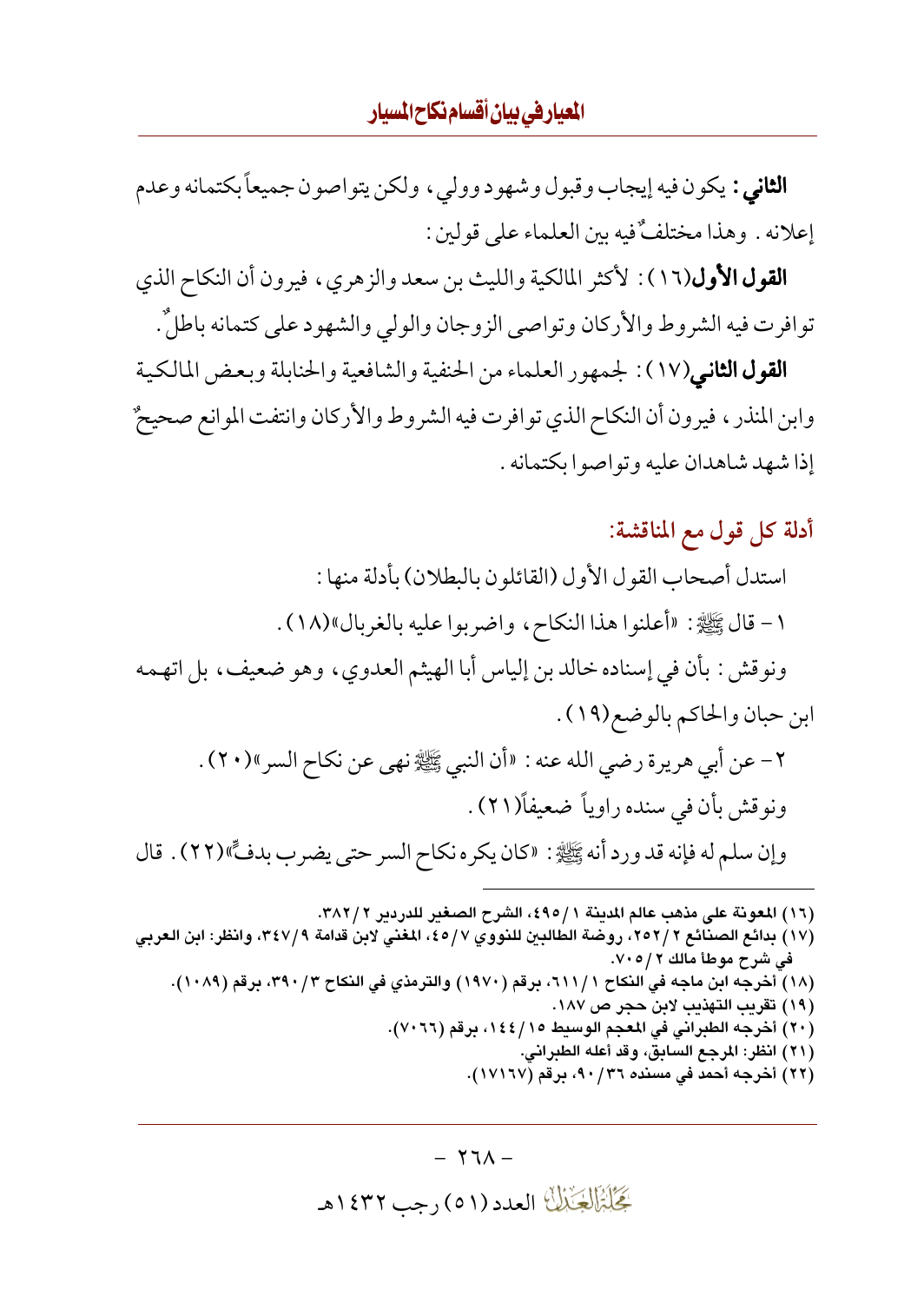عمر رضي الله عنه في نكاح لم يشهد عليه إلاَّ رجل وامرأة : هذا نكاح السر ، ولا أجيزه، ولو كنت تُقْدِّمْتُ فيه لرَجَمْتُ، ثم قال رضي الله عنه : «لا نكاح إلا بولي وشاهدي عدل»(۲۳).

وهذا يؤكد أن نكاح السر هو الذي لم تتم الشهادة عليه، وأن ضرب الدف من السنة، وليس بواجب .

جاء في (بدائع الصنائع) : «وما روي أنه نهى عن نكاح السر فنقول بموجبه ، لكن نكاح السر ما لم يحضره شاهدان، فأما ما حضره شاهدان فهو نكاح علانية لا نكاح سر ؛ إذ السر إذا جاوز اثنين خرج من أن يكون سراً»(٢٤).

قال شيخ الإسلام ابن تيمية – رحمه الله– : «فإن السر من جنس اتخاذ الأخذان شبيه به، لا سيما إذا زوَّجَتْ نفسها بلا ولي ولا شهود»(٢٥).

أدلة القول الثاني : (الذين أجازوا نكاح السر إذا تو افرت فيه الشر وط والأركان ، وانتفت الموانع»:

١- قوله ﷺ: «لا نكاح إلا بولي وشاهدي عدل»(٢٦). وجه الدلالة : انعقاد النكاح بذلك وإن لم يكن هناك إعلان له(٢٧) . ٢- قالوا : إن شهادة الشاهدين على النكاح إعلان له ؛ لأن شهادتهما على النكاح خروج عن كونه سراً، والخبر إذا علمه اثنان لم يعد سراً(٢٨) .

(٢٣) انظر: السنن الكبرى للبيهقي ١٢٦/٧.  $.704/7(72)$ (٢٥) مجموع الفتاوى ١٢٦/٣٢. (٢٦) أخرجه أبو داود في النكاح، برقم (٢٠٨٥)، ٢/ ٢٣٦، والترمذي في النكاح برقم (١١٠١)، ٣٩٨/٣، وابن ماجه في النكاح برقم (١٨٨١)، ١/ ٦٠٥، وصححه أهل الحديث. انظر: الدراري المضيئة للشوكاني ١٨١/١. (٢٧) المغني لابن قدامة ٢٨/٧٤.

(٢٨) انظر: بدائع الصنائع ٢ /٢٥٣، وشرح الموطأ لابن العربي ٢ /٧٠٥، مجموع الفتاوى ١٢٦/٣٢.

 $- YI9 -$ گِخَلِبْزَالِچَنْبُلُّ العدد (٥١) رجب ١٤٣٢هـ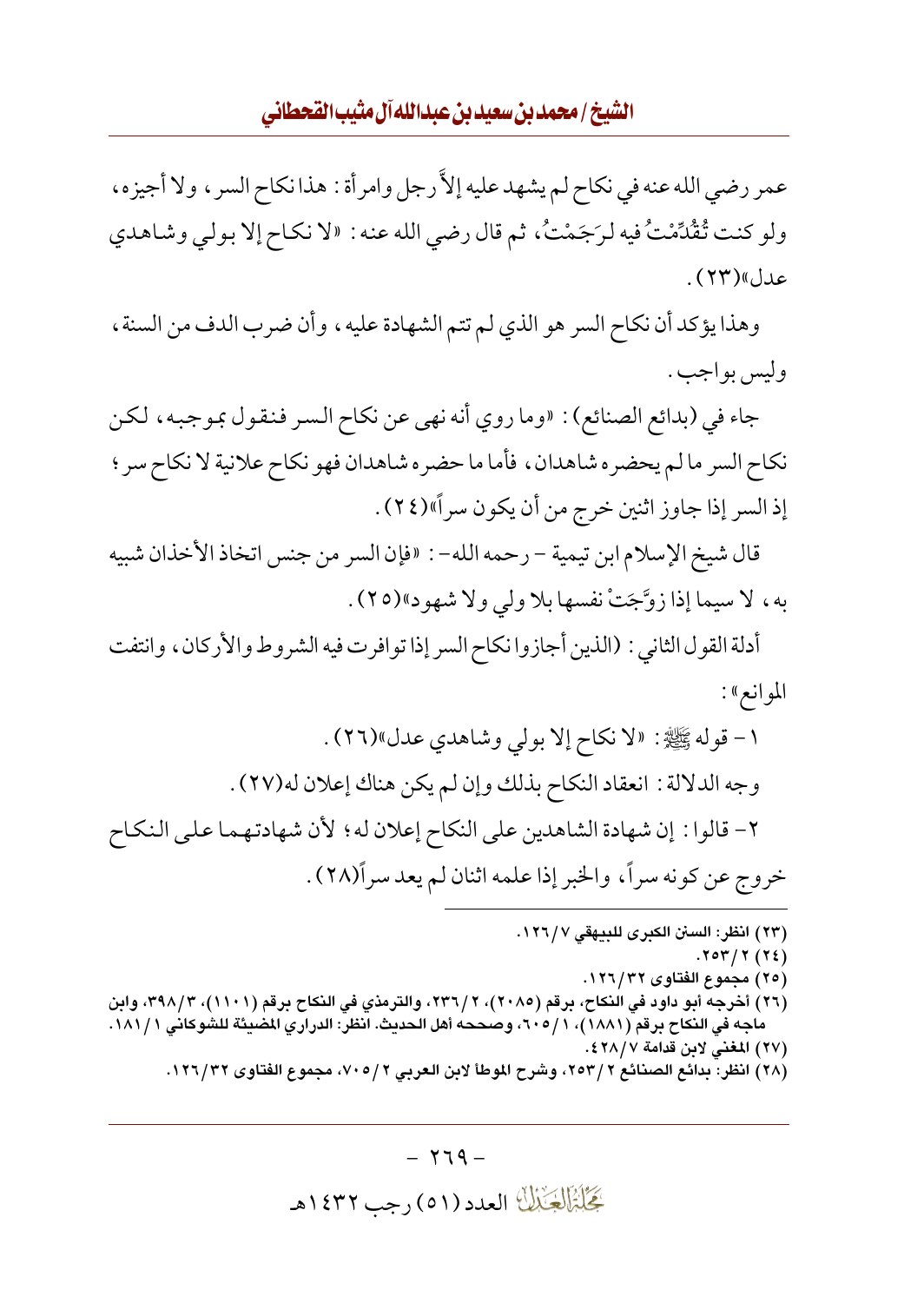٣- قالوا : ولأنه عقد معاوضة، فلم يشترط إظهاره كالبيع(٢٩). ٤- قالوا: ولأن إعلان النكاح والضرب فيه بالدف إنما يكون في الغالب بعد عقده، ولو كان شرطاً لاعتبر حالة العقد كسائر الشروط(٣٠).

والذي يترجح لي - والعلم عند الله تعالى - ما ذهب إليه أصحاب القول الثاني؛ لما يأتي :

١- قوة أدلتهم وضعف أدلة القول الآخر سنداً .

٢- ولأن القول بصحة النكاح المذكور لجمع من السلف، وهم عمر وعروة رضي الله عنهما والشعبي ونافع مولى ابن عمر وغيرهم .

٣- ولأن الإعلان كالضرب بالدفِّ مستحبٌّ وليس بواجب، وهو وسيلة من وسائل الإعلان .

رابعاً – نكاح المسيار، أقسامه، ونشأته، وسبب ظهوره:

إن التسمية بالمسيار اصطلاح عرفي لـم يكن معروفاً قديماً بهذه التسمية، ولكن له أوصاف وأقسام يضاف على بعضها شروط وهو من واقع الناس؟ لأنه بالتتبع وجد أنهم ألحقوا بهذا النكاح أشياء، فلم تعد هذه التسمية محصورة في شيء واحد وليس ذكري لما أُحْدثَ حصراً لهذا النكاح وأقسامه، بل قد يُحْدثُ بعض ُ الناس أنكحةً يلحقونها به ويسمونها مسياراً أو اسماً جديداً . فأستعين بالله على بيانه وأقسامه فيما علمته ، فأقول : إن نكاح المسيار هو إسقاط بعض حقوق الزوجة من سكني ونفقة وقسم . وينقسم إلى

قسمين :

(٢٩) المغنى لابن قدامة ٢٨/٧٤.

(٣٠) المرجع السابق.

گَجَلَبْزَالِکِنْمِالَ العدد (٥١) رجب ١٤٣٢هـ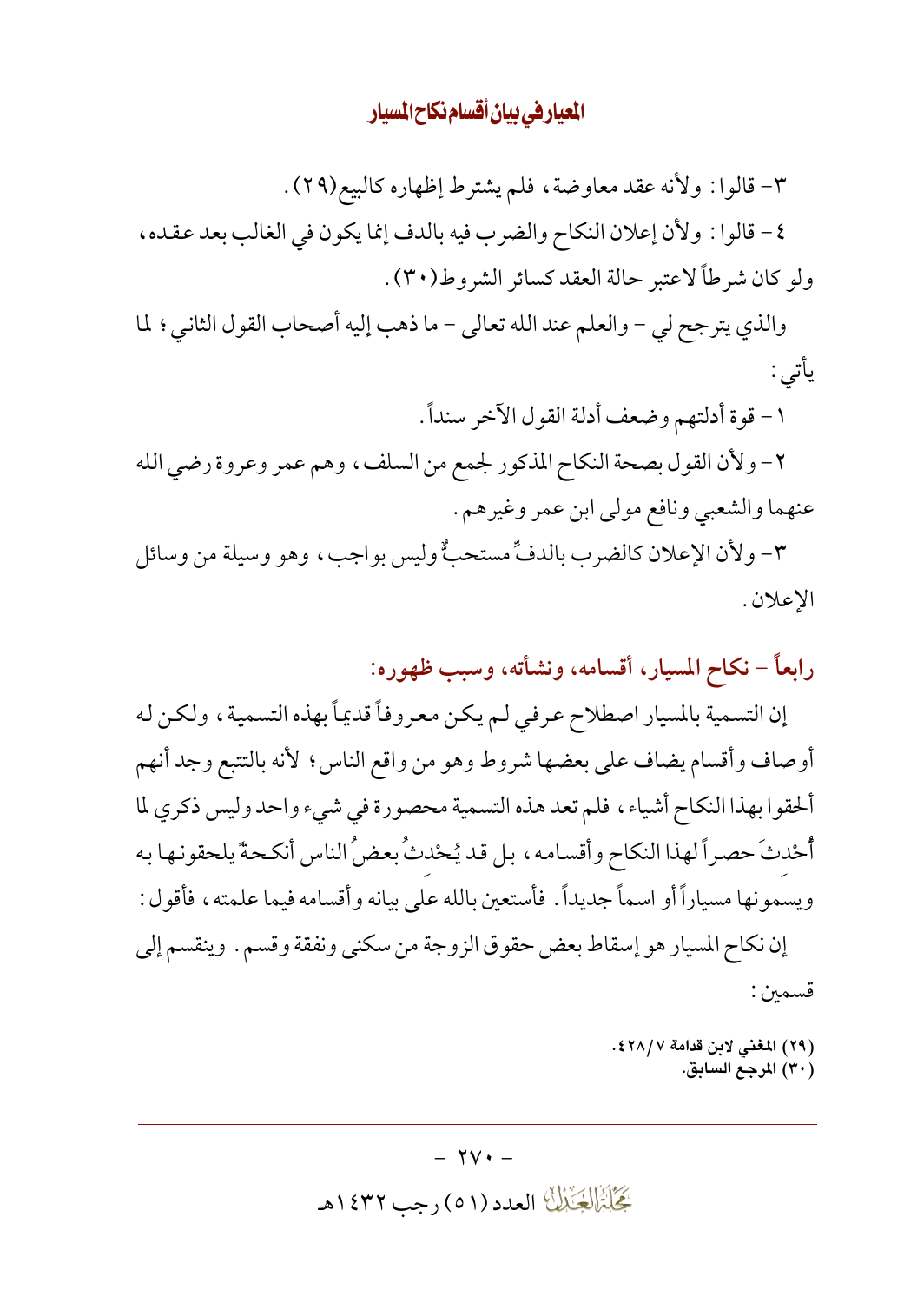الشيخ / محمد بن سعيد بن عبدالله آل مثيب القحطاني

القسم الأول: وهو الأصل، وهو أن يكون هذا الإسقاط من قبل الزوجة، وذلك بأن تتنازل عن حقها في السكني والنفقة والقسم . وقد بني على هذا الأصل مزيد من إسقاط الحقوق تختلف باختلاف جهة الإسقاط إلى جهتين :

الجهة الأولى: أن تكون هذه الزيادات في الإسقاط من قبل الزوج، وذلك بأن يشترط إسقاط جملة من الحقوق، من أهمها ما يلي :

١- أن يشترط بأنها لا تنجب له ولداً وذلك باتخاذ مانع من موانع الحمل القديمة أو الحدىثة .

 $- YV1 -$ كَحَلَّتْمَالُكَيْنَاكَ العدد (٥١) رجب ١٤٣٢هـ

<sup>(</sup>٣١) حدّثني هاتفياً بذلك فضيلة شيخنا عبدالله ابن خنين عضو هيئة كبار العلماء، وقال: وقع بعض الناس في مثل هذا النكاح، ويسمونه مسياراً على حسب إطلاقهم فى تسميته، والله المستعان.

<sup>(</sup>٣٢) المرجع السابق، فقد ذكر العلماء هذه المسألة مفـصلَّة، وسيأتي بيانها. انظر: المغنى لابن قـدامــة ٧٢/٧، مطالب أولى النهي ٥ / ١٣٠.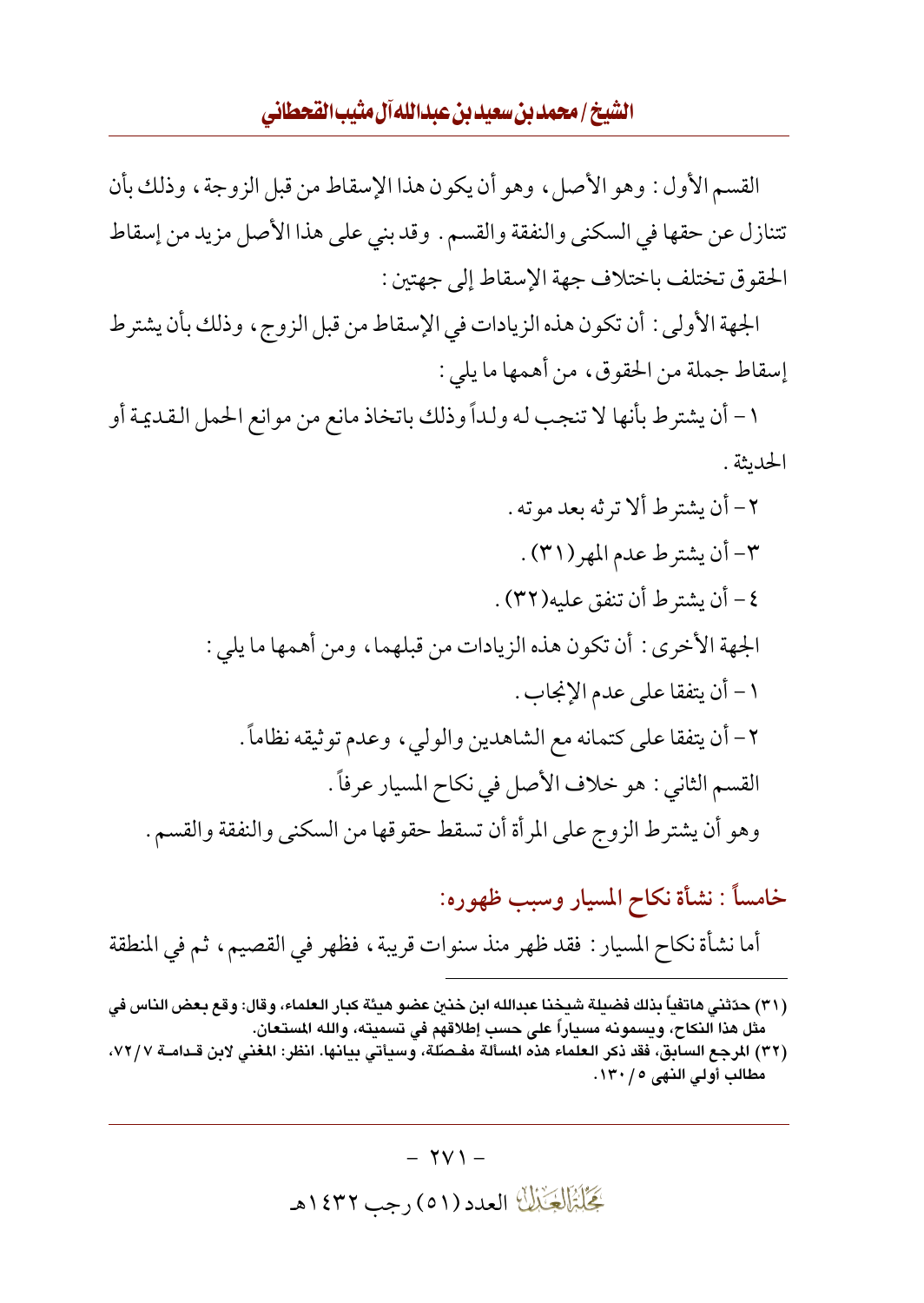#### المعياريفي بيان أقسام نكاح المسيار

الوسطى، وقد لُجئ إلى ذلك لتزويج العانسات والمطلقات والأرامل، والذي يبدو أن هذا النكاح له وجود منذ عشرات السنين، فكانوا يسمونه الزواج السرى أو الخفى، ويسمونه زواج الملقى وزواج الخميس(٣٣) .

أما أسبابه فهي على ثلاثة أقسام(٣٤):

**القسم الأول:** من النساء، وذلك بأن تكون المرأة تريد خدمة والديها لمرضهما، أو لكون المرأة أصبحت عانساً أو مطلقة أو أرملة أو بها عاهة خلْقية ، وقد يكون بسبب رفض النساء للتعدد .

**القسم الثاني :** من بعض الرجال ، وذلك بالرغبة في المتعة بسبب كبر زوجته الأولى أو لقوة شهوته، أو لأنه لا يستطيع فتح منزل ولا النفقة لفقره وقلة دخله، أو لكثرة أسفاره وعدم استقراره، فيكون نكاح المسيار طريقاً له مختصراً .

**القسم الثالث:** من المجتمع ، وذلك بسبب غلاء المهور وتكاليف حفلات الزواج ، ولكثرة العانسات والمطلقات والأرامل اللاتي يمتلكن المال ويرغبن في الإعفاف، ولظهور النظرة التشاؤمية لمن عدَّد من الرجال . لهذه كلها ظهر نكاح المسيار .

# المبحث الثالث حكم نكاح المسيار وآراء الفقهاء المعاصرين فيه

إن هذا النكاح لم يكن معروفاً من قبل ، فهو من النوازل . وبتصفح كتب الفقهاء وجدت أن بعض الفقهاء قد ذكروا شيئاً من أقسام هذا النكاح . جاء في (شرح منتهى الإرادات)

 $\gamma \gamma$  -گَجَلُبْزَالْجَيْزَلْنَا العدد (٥١) رجب ١٤٣٢هـ

<sup>(</sup>٣٣) انظر: مجلة الأسرة العدد ٤٦ ص١١ محرم ١٤١٨هــ، ومستجدات فقهية في الزواج والطلاق للأشقر ١٨٩، زواج المسبار لعبدالملك المطلق ص٧٨.

<sup>(</sup>٣٤) انظر: المراجع السابقة، التعداد في ضوء الكتاب والسنّة للقسب ص٢٥.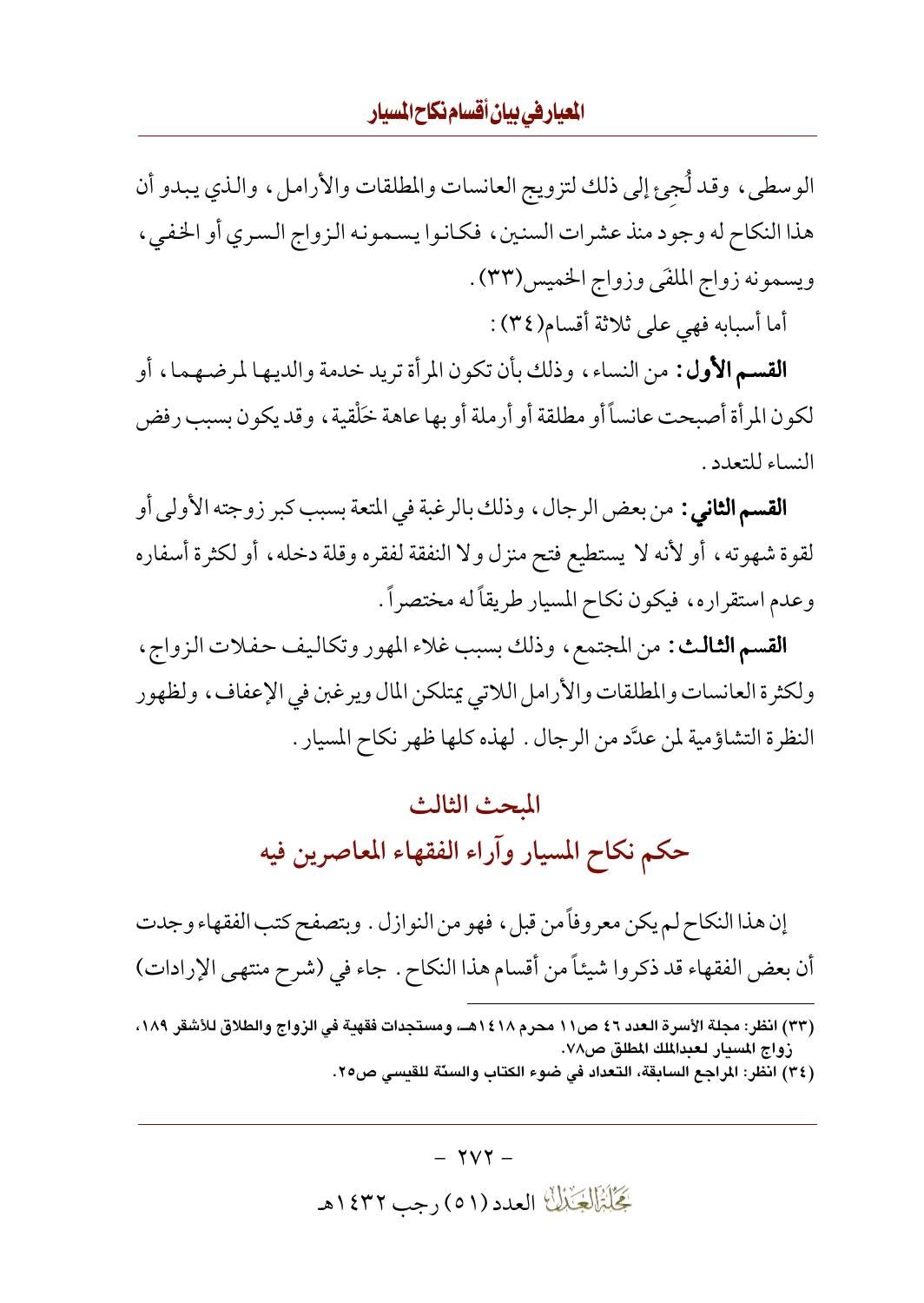للبهوتي ما نصه : «أو اشتراطها ألا يخرجها من دارها أو بلدها أو لا يتزوج عليها أو لا يتسرى عليها أو يفرق بينها وبين أبو يها أو لا يفرق بينها وبين أولادها . . إلى قوله : لأن لها فيه قصداً صحيحاً»(٣٥).

وقد أورد الفقهاء مسألةً قريبة من نكاح المسيار ، وهو نكاح النهاريات والليليات ، وهو عقد توافرت شروطه وأركانه وانتفت موانعه، ولكن المرأة تشترط العمل ليلاً أو نهاراً، ولا تأتي إلى منزل زوجها إلا في الوقت الذي اشترطته . وقد اختلف العلماء في حكم هذا النكاح على ثلاثة أقوال :

**القول الأول:** للإمام أحمد وبعض أصحابه والحسن وعطاء وبعض الحنفية، فيرون جواز نكاح الليليات والنهاريات، وللمرأة العدول عن شرطها ولا تلزم به(٣٦) . وأما الإمام أحمد فكرهه ولم يمنعه .

قال القاضي أبو يعلي : إنما كره أحمد هذا النكاح ؛ لأنه يقع على وجه السر ، ونكاح السر منهى عنه(٣٧).

**القول الثاني :** لبعض المالكية وقول عند الشافعية وبعض الحنابلة ، فيرون عدم صحة هذا النكاح(٣٨)، بل جعله المالكية مثل نكاح المتعة .

قال المالكية : إن هذا الشرط فاسكٌ، ويفسخ العقد قبل الدخول ويثبت بعده، ولها مهر المثل ويسقط الشرط.

 $.772/1(10)$ 

- (٣٦) البحر الرائق شرح كنز الدقائق ١٠٨/٣، المغنى لابن قدامة ٤٥١/٧، المجتبي للحصفكي ٤٣٠/٤.
	- (٣٧) المغنى ٤٥١/٧، وانظر: المبدع في شرح المقنع ٨٩/٧.
- (٣٨) الشرح الكبير للدردير ٢ /٢٣٧، الديباج المذهب لابن فرحون ٢٤، الذخيرة للقرافي ٤ / ٤٠٤، شرح منتهي الإرادات ٢ / ٦٦٩، الكافي لابن قدامة ٣ / ٣٩، روضة الطالبين ٧ / ٢٦٥.

گِخَلِبْزَالِچَنْبُلُّ العدد (٥١) رجب ١٤٣٢هـ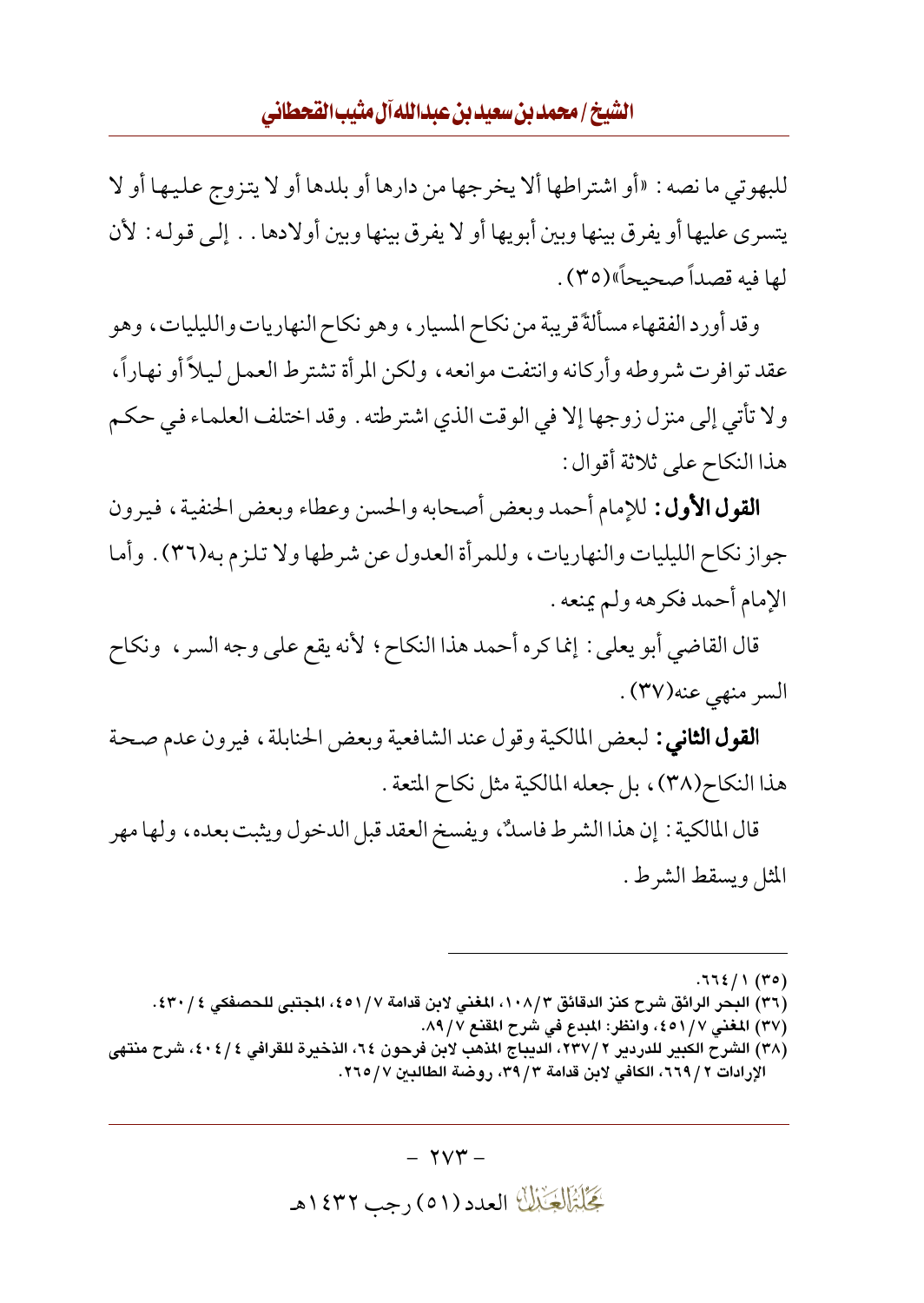**القول الثالث:** للشافعية في المشهور عنهم(٣٩)، فيرون أن هذا الشرط فاسلاٌ؛ لأنه ينافي مقصود النكاح، ولكن لا يبطل العقد.

آراء الفقهاء المعاصرين في نكاح المسيار:

اختلفوا في حكمه على ثلاثة أقوال :

**القول الأول:** لسماحة الشيخ عبدالعزيز ابن باز – رحمه الله- ، وسماحة الشيخ عبدالعزيز بن عبدالله آل الشيخ مفتى عام المملكة ورئيس هيئة كبار العلماء، والشيخ عبدالله ابن منيع، والشيخ عبدالله ابن خنين عضوي هيئة كبار العلماء بالمملكة، ومفتى مصر الدكتور نصر فريد واصل ، وفضيلة الشيخ عبدالله ابن جبرين –رحمه الله– ، والشيخ يوسف بن محمد المطلق عضوى الإفتاء سابقاً، وشيخ الأزهر محمد سيد الطنطاوي، والشيخ الدكتور سعود الشريم إمام الحرم المكي، والشيخ يوسف القرضاوي، والشيخ وهبة الزحيلي، فيرون جواز هذا النكاح مع الكراهة(٤٠) .

**القول الثاني** : الشيخ محمد ناصر الدين الألباني ، والشيخ عبدالعزيز المسند – رحمهما الله-، والدكتور محمدالز حيلي، والدكتور عمر الأشقر ، والدكتور عجيل جاسم النشمي عميد كلية الشريعة بالكويت سابقاً، والدكتور جبر الفضيلات والدكتور محمد عبدالغفار الشريف، والدكتور محمد الراوي عضو مجمع البحوث بالأزهر، فيرون تحريم هذا

 $\forall$  V  $\xi$  -بَحَلَّةَ الْجَنَّالَ العدد (٥١) رجب ١٤٣٢هـ

<sup>(</sup>٣٩) الأم ٥ / ٧٩، روضة الطالبين ٧ / ٢٦٥، شرح صحيح مسلم للنووي ٢٠٢/٩ وما بعدها.

<sup>(</sup>٤٠) جريدة الجزيرة العدد ٨٧٦٨، الاثنين ١٤١٧/٥/١٤١٨هـ، المجلة العربية الرياض العدد ٢٣٢ عام ١٤١٧هـ، الفتاوى العصرية لخالد الجريسي ٢٦٤، وقد أفتى بذلك سماحة المفتى عبدالعزيز آل الشيخ في التلفاز يوم الاثنين الموافق ١٤٢٢/١١/٧ هــ، مجلة آخر ساعة عدد ٣٢٨٨ القاهرة ١٩٩٧م، مستجدات فقهية في قضايــا الزواج والطلاق لأسامة الأشقر ٢٦١، زواج المسيار ليوسف القرضاوي ص٨٨، فتوى ابن منيع في مجــلــة الأسرة العدد ٤٦، ص١٥، محرم ١٤١٨هــ وكذلك سعود الشريم، نكاح المسيار لعرفان حسونة ص٤٠. وقد اتصلت هاتفياً بالشيخ عبدالله بن محمد بن سعد ابن خنين، فذكر لي قوله بالجواز.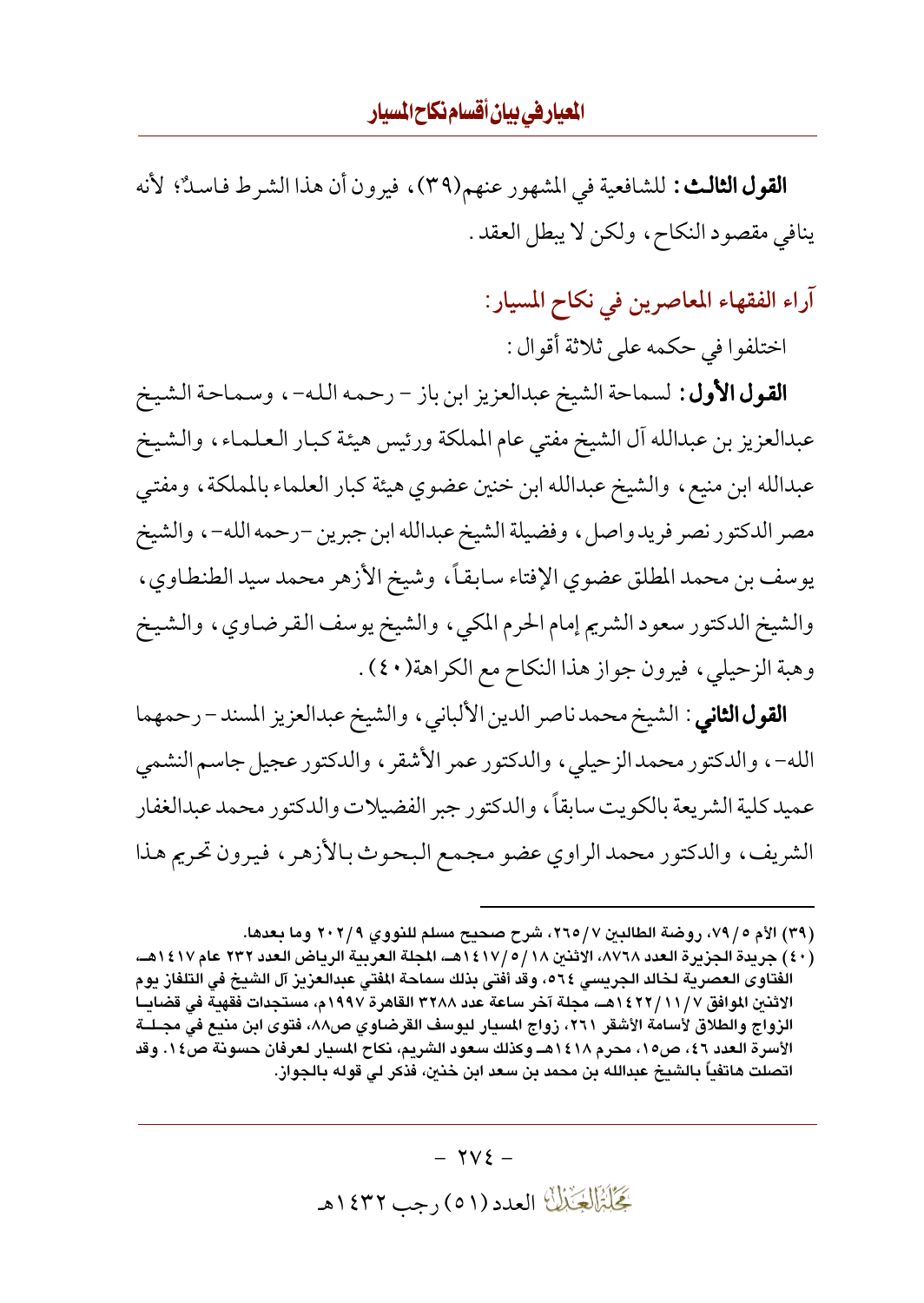النكاح، وأنه من الأنكحة الباطلة(١٤١).

**القول الثالث:** لفضيلة الشيخ محمد ابن عثيمين – رحمه الله تعالى، والدكتور عمر العيد الأستاذ بكلية أصول الدين جامعة الإمام بالرياض، والدكتور محمد بن فالح بن مطلق الأستاذ بجامعة اليرموك بالأردن(٤٢)، فيرون التوقف في حكم هذا النكاح .

أدلة القول الأول (الذين يجيزون نكاح المسيار):

**الدليل الأول :** قالوا إن هذا النكاح قد توافرت فيه جميع الشروط والأركان وانتفت الموانع، فهو نكاح صحيح شرعاً، تثبت له جميع الحقوق المترتبة على عقد الزوجية، وقد تنازلت الزوجة عن حقها في المبيت أو القسم، وذلك سائغٌ لها شرعاً، والزوج على رغبته في زيارة زوجته في أي وقت(٤٣).

**الدليل الثاني :** أن الأصل في العقود الشرعية ، ومنها الزواج ، الإباحة ، فكل عقد استوفى أركانه وشرائطه الشرعية فهو صحيح ومباح مالم يتخذ جسراً أو ذريعةً إلى الحرام كنكاح التحليل، والزواج المؤقت وزواج المتعة، وليس في المسيار قصلٌ حرامٌ.

**الدليل الثالث:** عن عائشة – رضى الله عنها، قالت: «ما رأيت امر أة أحب إليَّ أن أكون في مسلاخها من سودة بنت زمعة من امر أة فيها حدة، قالت : فلما كبرت جعلت يومها من رسول الله ﷺ لعائشة ، قالت : يا رسول الله ، قد جعلت يومي منك لعائشة ،

<sup>(</sup>٤١) انظر: مستجدات فقهية لأسامة الأشقر ص٢٥٧، التعدد في ضوء الكتاب والســدّة إحسان العتبي ص٢٩، مجلة الدعوة العدد ١٦٧٧ ص٢٥ ، ١٧ شوال ١٤١٩هـ، جريدة الوطن الكويتية العدد ٧٥٨٤ في ٢٨ مارس ١٩٩٧م، موقع القرضاوي في الإنترنت، نكاح المسيار وأحكام الأنكحة المحرمة لعرفان حسونة ص١١–١٤، مجلة آخر ساعة المصرية العدد ٢٢٨٩ لعام ١٩٩٧م.

<sup>(</sup>٤٢) انظر: مجلة الدعوة العدد ١٥٩٨ في ٢/ ٢/ ١٤١٨هـ، ومجلة الأسرة العــدد ٤٦، ص١٥ مـحـرم لــعــام ١٤١٨هـ، زواج المسيار لعبد الملك المطلق ١٢٤.

<sup>(</sup>٤٣) انظر: مجلة الأسرة، العدد ٤٦، ص١٥.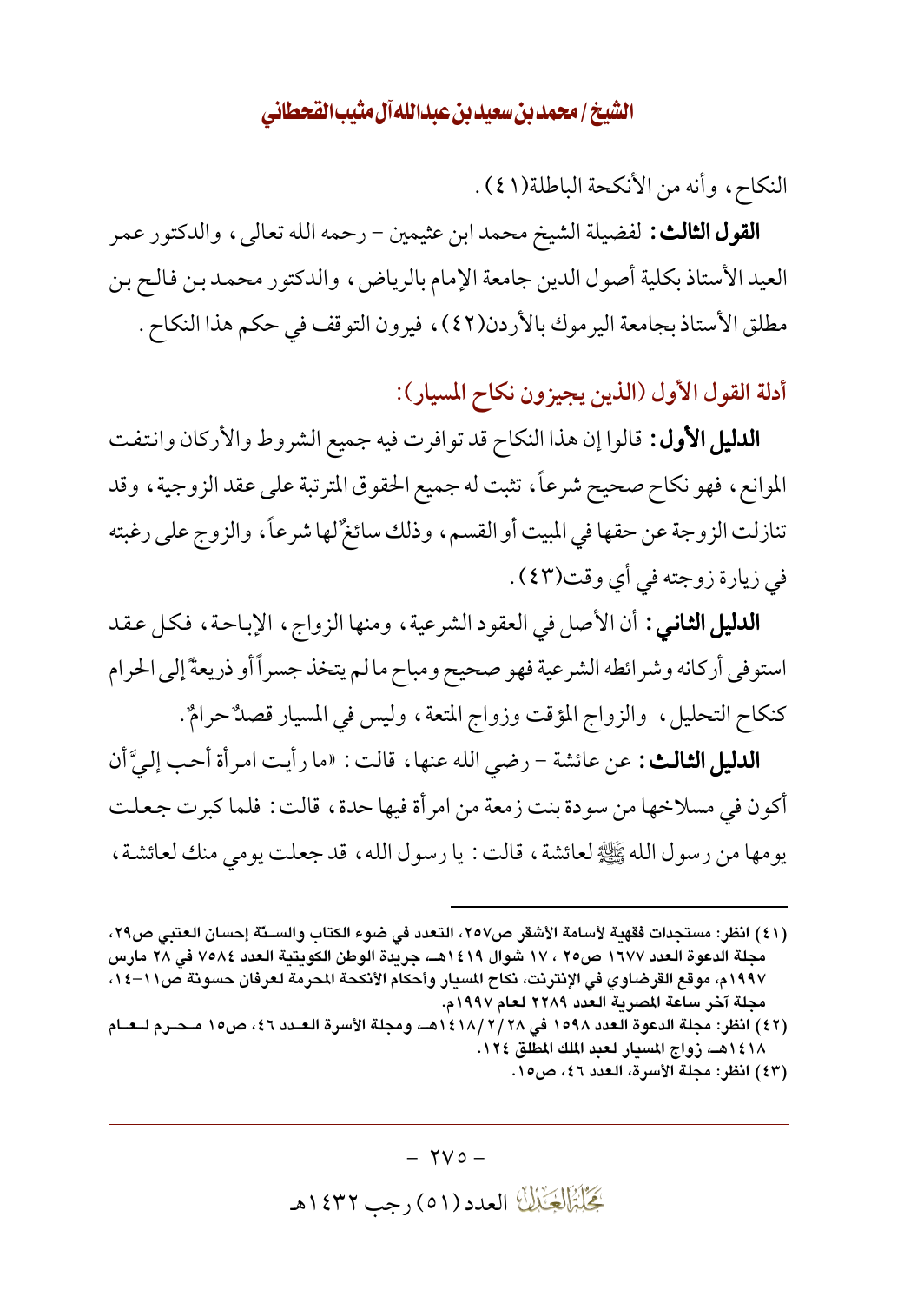فكان رسول الله ﷺ يقسم لعائشة يومين : يومها ويوم سودة»(٤٤).

وجه الدلالة من الحديث : أن سودة عندما وهبت قسمها لعائشة وقبل النبي ﷺ ذلك ، دل على أن من حق الزوجة أن تسقط حقها الذي جعل الشارع لـهـا ، كـالمبيت والـقسـم والنفقة ، وهو دليل على جواز نكاح المسيار ، ويؤيد ذلك قوله تعالى : ﴿ وَإِنَّ امْرَأَةً خَافَتْ منْ بَعْلهَا نُشُورًا أَوْ إِعْرَاضًا فَلا جُنَاحَ عَلَيْهِمَا أَن يُصْلحَا بَيْنَهُمَا صَلْحًا وَالصَّلْحُ خَيْرٌ ﴿۞۞﴾ (٤٥ ٤ ) .

الدليل الرابع : قالوا : إن هذا النكاح فيه مصالح كثيرة، مقارنة بما فيه من المساوئ اليسيرة، فهو يشبع غريزة الفطرة عند الرجل والمرأة، وفيه تحصين من الفاحشة، وقد ترزق المرأة منه الولد، وهو يقلل من العنوسة، ولا سيما فيمن فاتهن قطار الزواج(٤٦) . مناقشة هذه الأدلة(٤٧):

١- يرد على الدليل الأول أن فيه شروطاً تنافى مقتضى العقد، مثل : إسقاط النفقة والقسم، وهي أساس في النكاح، لوجود المودة المأمور بها شرعاً، وقوامة الرجل على المر أة .

ويجاب عن هذا بأن هذا ليس بشرط، بل تنازلت المرأة عن حقها وهو سائغٌ شرعاً؛ لحديث سودة في تنازلها عن قسمها لعائشة ، والعبر ة في العقود بالمقاصد والمعاني لا بالألفاظ والمباني(٤٨).

٢- يرد على الاستدلال بهبة سودة - رضي الله عنها - لعائشة في قسمها ما يأتي :

(٤٤) أخرجه البخاري في كتاب النكاح، باب المرأة تهب يومها من زوجها لضرتها، برقم (٥٢١٢) الفتح ٣٨٧/٩، ومسلم كتاب الرضاع باب جواز هبة نوبتها لضرتها برقم (١٤٦٣) شرح مسلم للنووي ١٠٨٠/٢. (٤٥) سورة النساء، الآية: ١٢٨، نكاح المسيار وأحكام الأنكحة المحرمة لعرفان حسونة ص٩.

(٤٦) انظر: نكاح المسيار وأحكام الأنكحة المحرمة لعرفان حسونة ص٩.

- (٤٧) مأخوذٌ من الإنترنت في مواقع عديدة.
	- (٤٨) انظر: المغنى لابن قدامة ٤٥٠/٧.

 $\gamma \gamma$  -گَجَلَبْتَمَالِکَ الْعَدَدُ (٥١) رجب ١٤٣٢هـ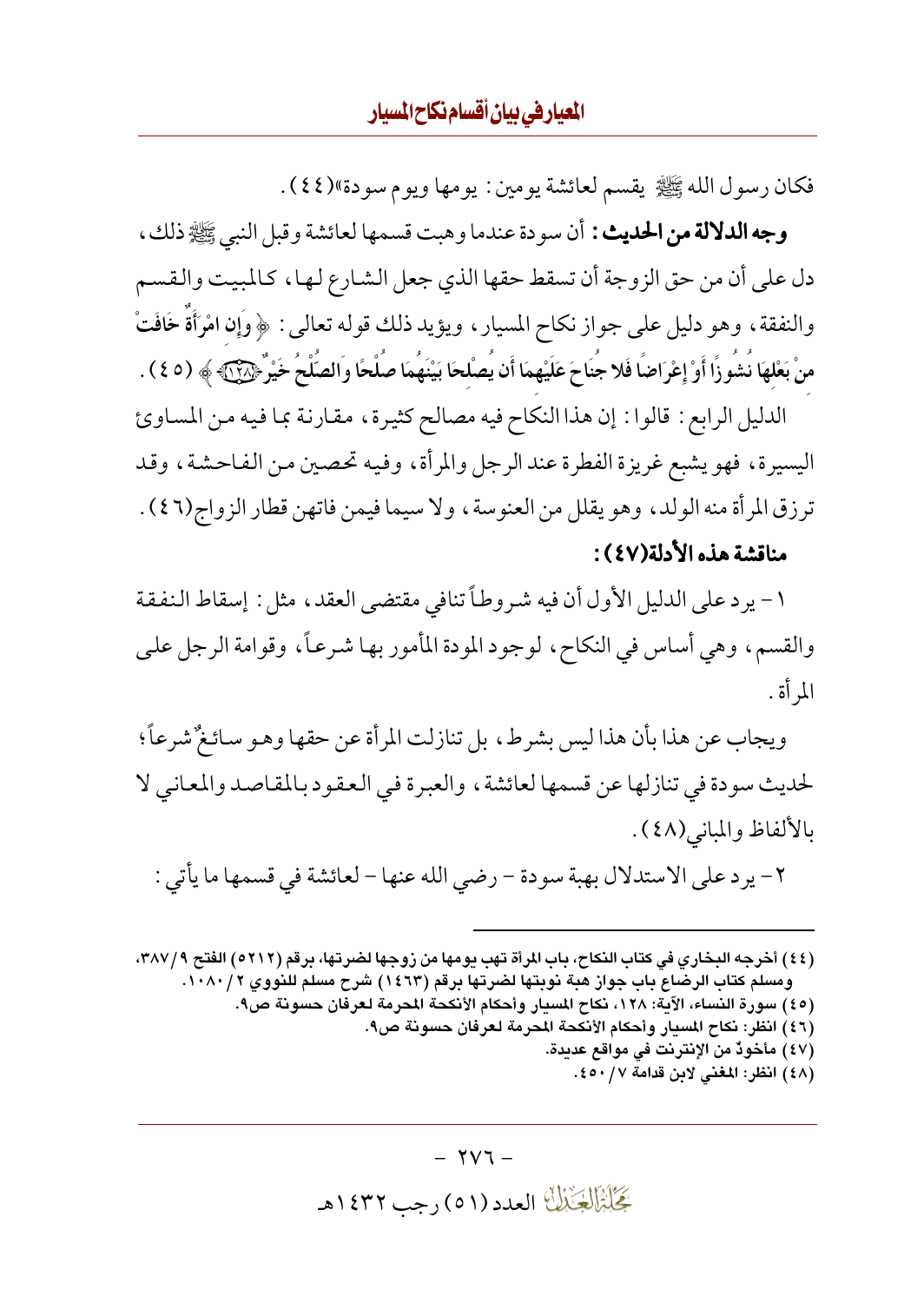#### الشيخ / محمد بن سعيد بن عبدالله آل مثيب القحطاني

أ – أن سودة هي التي تنازلت، وأما المسيار فهو شرط من الرجل . ب – أن سودة – رضي الله عنها – تنازلت بعد العقد وليس قبله كما في المسيار . ج – أن سودة – رضي الله عنها – تنازلت بعد أن كبرت سنها ولـم يعد بها حاجة للرجال، فأرادت المحافظة على أمو متها للمؤ منين .

ويجاب عن هذا بما يأتي :

أ - أن القول بأن الرجل اشترط الإسقاط فيه نظر ، بل المتوجه أن الحق للمرأة ، فهي تنازلت عن حقها .

ب – أن القول بأن سودة تنازلت بعد العقد وليس قبله ، يجاب بأنه إذا صحّ بعد العقد فيصحِّ قبله ولا فرقٍّ ؛ لأن الشارع اعتبر ذلك .

ج – القول بكبر سودة وهو سبب تنازلها يجاب عنه بأن هذا حق لها تنازلت عنه ، فإذا صح التنازل شرعاً لم ينظر إلى الكبر والصغر ؛ لكون الحكم يدور مع علته وجوداً وعدماً .

وترد مناقشة على الدليل الرابع : (من كون هذا النكاح فيه مصالح كثيرة . . . إلخ) : بأن هذا الز واج قد يحل مشكلات العوانس والمطلقات والأرامل واللاتبي يملكن المال، فما بال الفقير ات وغير هنّ .

ويجاب عنه : أنه يحل بعض المشاكل، وحل الجزء خير من ترك المشكلة كلها، والقاعدة : أن ما لا يدرك كله لا يُترك جله ، والميسور لا يسقط بالمعسور (٤٩) .

أدلة القول الثاني (القائلين بالمنع)(٥٠):

استدلوا بأدلة منها :

(٤٩) الأشباه والنظائر للسيوطي ٢٩٣/١.

(٥٠) انظر: كتاب زواج المسار لـعبدالملك المطلق ١٢٥، وكتاب مستجدات فقهبة في الزواج والطلاق للأشقر ١٨٠.

 $-$  YVV  $-$ گِخَلِبْزَالِچَنْبُلُّ العدد (٥١) رجب ١٤٣٢هـ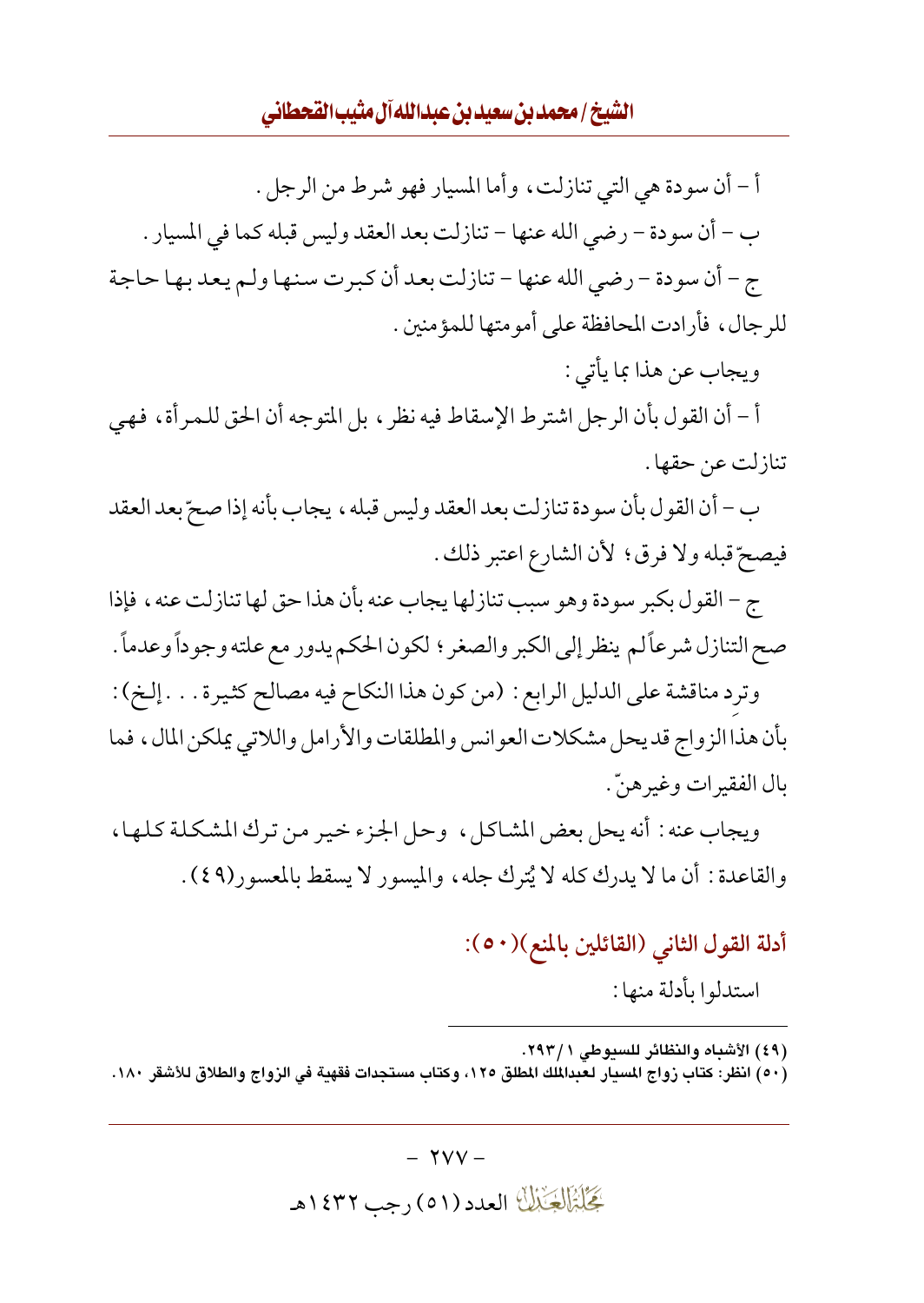**الدليل الأول :** قالوا : إن العقد في هذا الزواج مقترن ببعض الشروط التي تخالف مقتضى العقد، كشرط تنازل المرأة عن حقها في القسم والنفقة ونحو ذلك، وهي فاسدة تفسد العقد .

ويجاب عنه بما سبق ذكره .

**الدليل الثاني :** ان هذا الزواج مبنيٌ على الكتمان والإسرار وعدم اطلاع الناس عليه ، والأصل في الزواج الإعلان .

ويجاب عنه : بأنا قررنا رأى جمهور أهل العلم من أن الشاهدين والولي يذهبون السرية، وما عدا ذلك من الإعلان فمستحب، وقد سبق بيانه .

**الدليل الثالث:** قالوا: إن هذا الزواج ينافي مقاصد الشرع من تحقيق المودة ورعاية الأسرة .

ويجاب عنه : بما سبق في مناقشة أدلة المجيزين .

**الدليل الرابع:** قالوا: إن هذا الزواج فيه امتهان للمرأة وتهديد لها بإيقاع الطلاق إذا أخلّت بشرط من الشروط أو طلبت حقها في القسم والسكني .

ويجاب عنه : بأن المر أة هي التي طلبت ذلك وشرطته وأسقطت حقها ، وقد قال ﷺ : «إن أحق ما أوفيتم به من الشروط ما استحللتم به الفروج»(٥١) . وأما قولهم: إن فيه إهانة للمر أة ، فقد يكون ذلك ، لكنه قد يكون حلاً لها وملائماً لظروفها ، فليس فيه إهانة على كل حال .

**الدليل الخامس :** قالوا : إن هذا النكاح يفتح باب الشر ، لتمرد المرأة على زوجها ، وقد يكون سبباً لوقوع الفاحشة بدعوى المسيار .

(٥١) أخرجه البخاري في صحيحه برقم (٥١٥١) انظر: فتح الباري ١٢٤/٩.

 $\forall$  V $\wedge$  -گِجَلِبْزَالِکِیْمَالِکَ العدد (٥١) رجب ١٤٣٢هـ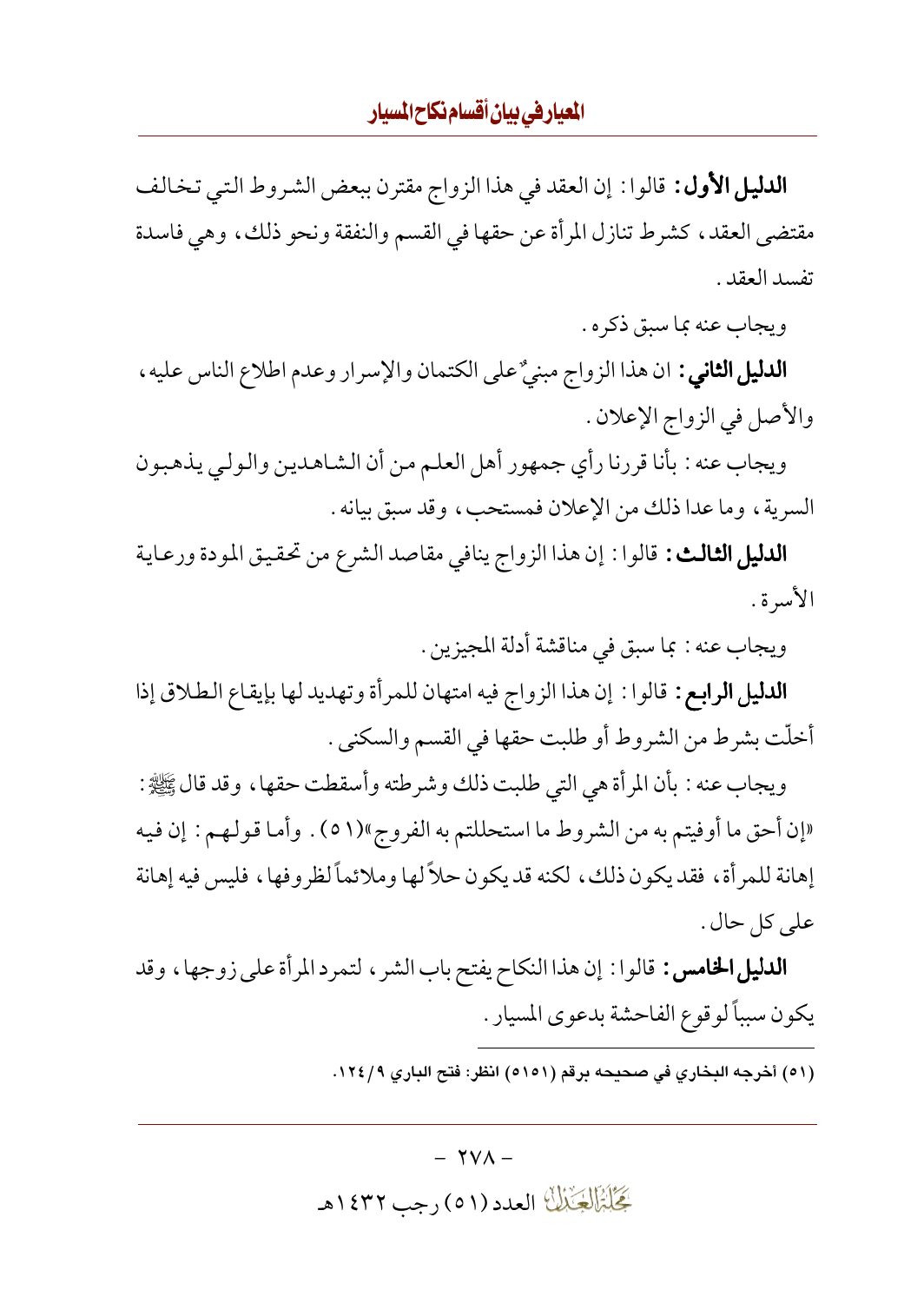ويجاب عن هذا : بأن المطلوب من الرجل التحري في اختيار المر أة الصالحة ، وما ذكر فهو نادر، والنادر لا حكم له(٥٢).

أما القول الثالث (القائلون بالتوقف):

فقد استوى عندهم الأمران من ناحية الجواز والمنع، فتوقفوا في الحكم . الترجيح : لقد مرَّ بنا نكاح المسيار ، وأن له أقساماً وأوصافاً وشروطاً في واقع الناس ، وما تعارفوا عليه، والذين تكلموا في بيان حكمه جعلوه شيئاً واحداً . فأقول مستعيناً بالله تعالى : إن النكاح الذي توافرت فيه شروط النكاح وأركانه وانتفت موانعه، وشرطت المرأة بقاءها في محل إقامتها وأسقطت حقها بالتنازل عن النفقة والسكنبي كلاً أو بعضاً وأعلن ، فهذا يجوز عند القائلين به(٥٣) .

فللمرأة شروطها في النكاح للأدلة السابقة ، ولما ثبت أن عمر رضيي الله عنه تنازع عنده رجل وامر أنه، وقد شرطت لها دارها، ثم أراد أن ينقلها، فقال عمر : لها شرطها، فقال الرجل : إذن يطلقننا، فقال عمر : «مقاطع الحقوق عند الشروط»(0٤).

وهذا هو القسم الأول وقد بُني عليه زيادات كما سبق وهي على جهتين : الجهة الأول : الزيادات في الإسقاط من قبل الزوج والتي سبق بيانها ، فأحكامها على ما يلي :

## أولاً: اشتراط الزوج عدم الإنجاب:

فهو من الشروط الفاسدة التي تبطل، ولا يبطل العقد عند بعض العلماء . وفي المسألة

- (٥٢) انظر: نكاح المسبار وأحكام الأنكحة المحرمة لعرفان حسونة ص١٣، وكذلك مواقع في الإنترنت متعددة.
	- (٥٣) مجموع فتاوى ابن باز ٢٠/٢٠، وممن قال بالإعلان الشيخ ابن باز رحمه الله تعالى.
		- (٥٤) انظر: شرح منتهى الإرادات للبهوتي ١ / ٦٦٥.

 $\forall \forall 4$  -بَحَلْبَزَالِجَيْبَالَ العدد (٥١) رجب ١٤٣٢هـ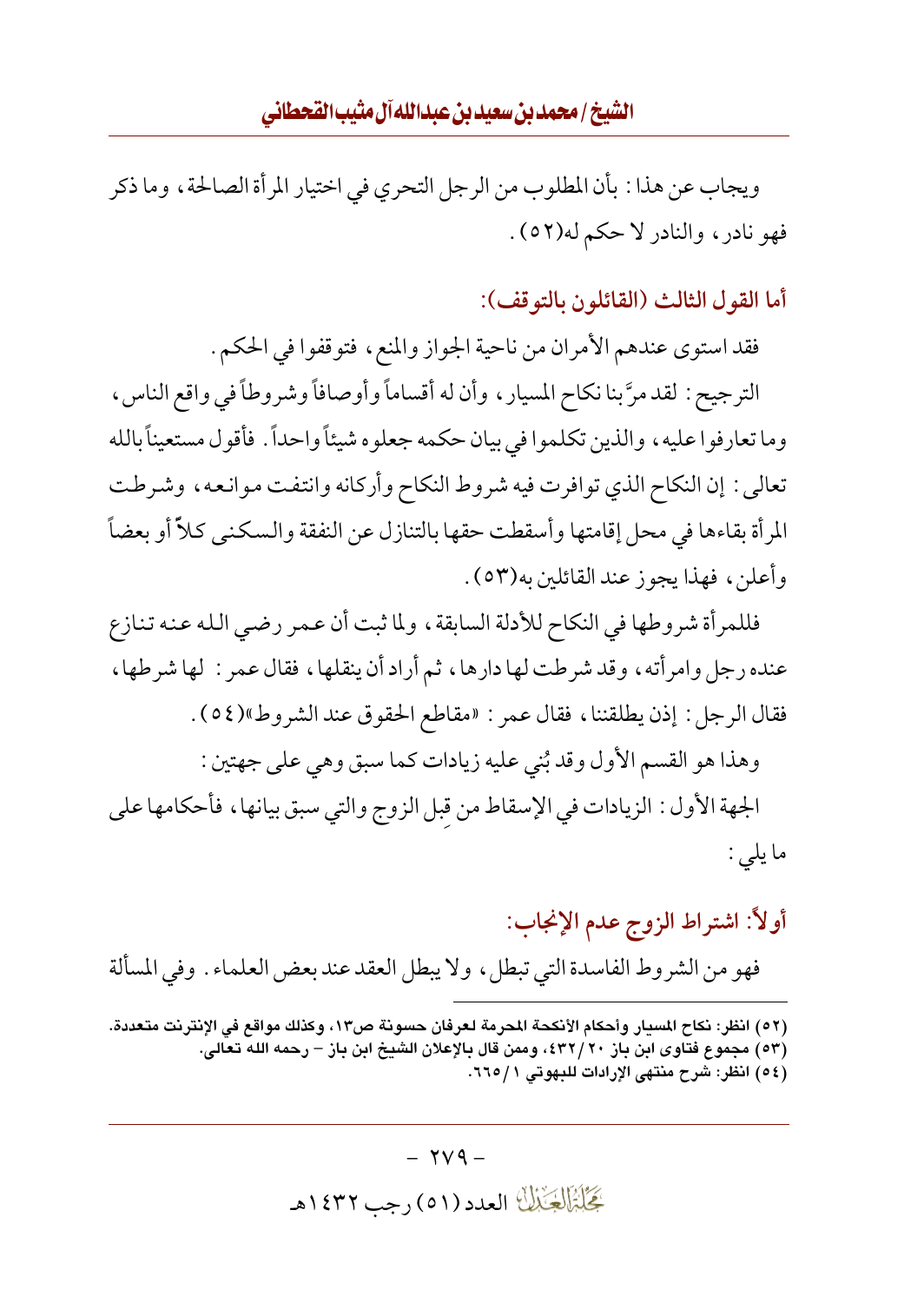قو لان :

القول الأول: للمالكية(٥٥)، ووجهٌ عند الشافعية(٥٦)، والحنابلة(٥٧)، فيهون بطلان الشرط وصحة العقد، وتحريم العزل عن الحرّة إلا برضاها .

القول الثاني : للحنفية(٥٨)، وهو وجهٌ عند الشافعية(٥٩)، فيرون أن له أن يعزل عن الحرة بغير رضاها مع الكراهة، وبناءً على ذلك فالشرط صحيح عندهم.

أدلة القول الأول : (القائلين بأن الشرط فاسد والنكاح صحيح) :

١ - قالوا : إن من مقصود النكاح حصول الولد، قال تعالى : ﴿ وَابْتَغُوا مَا كَتَبَ اللَّهُ لَكُمْ ﴾(٦٠). وقال ﷺ: «تزوجوا الولود والودود»(٦١).

٢- ولأن هذا الشرط باطلٌ، لأنه ليس في الكتاب ولا السنة ، بل مناف لمقصود النكاح . ٣- ولأن ذلك ضررٌ عليها، والضرر ممنوعٌ في الشريعة؛ لأنه من تمام لذتها وحقها في الو لد .

٤- قالوا : ولأن الشرط مناف لمقتضى العقد، فصح العقد وبطل الشرط؛ لأنه لمعنىً زائد عن العقد(٦٢).

> أدلة أصحاب القول الثاني (القائلين بالكراهة) : ١ - قال أبو حنيفة : إن كراهة العزل لصيانة الولد، والولد له لا لها(٦٣) .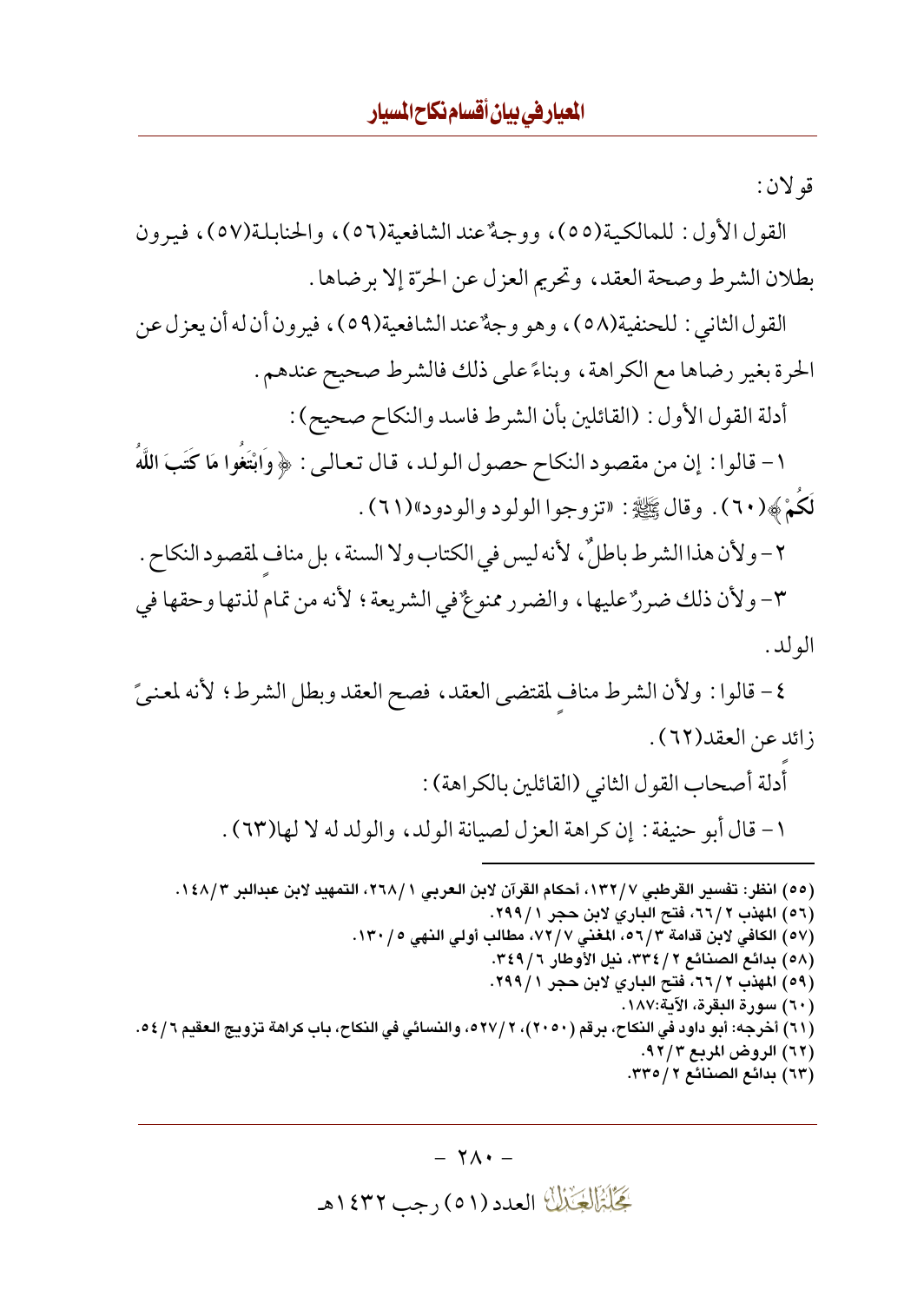#### الشيخ/محمدين سعيدين عبدالله آل مثيب القحطاني

٢- قالوا : إنه ليس للمرأة حقٌّ إلا الإيلاج، فإذا حصل هذا فهو غاية الاستمتاع(٢٤) . ويجاب عن هذا : بأن الولد حق مشترك، ولا يسقط ذلك الحق إلا من الطرفين، يؤكد ذلك قول الله تعالى حكاية عن امرأة عمران : ﴿ رَبِّ إِنِّي نَذَرْتُ لَكَ مَا في بَطْني مُحَرَّرًا  $(70)$  of  $\widehat{TP}$ 

كما يجاب : بأن النكاح عقدٌ'للوطء، وكل واحد من الزوجين له فيه حق، ومن ثمرات الوطء حصول الولد، فإن أراد الرجل إسقاط حقه والوقوف دون هذه الغاية فللمر أة حق ىلوغە(٦٦).

### والراجح هو القول الأول:

١ – لقو ة أدلته . ٢- ولأن المقصد من النكاح حصول الولد لنفعه في الدنيا والآخرة .

ثانياً: أن يشترط ألا تر ثه بعد مو ته:

فالعقد صحيح والشرط باطلٌّ؛ لأنه مناف لأمر الشرع؛ إذ قال الله تعالىي : ﴿ وَلَهُنَّ الرُّبُعُ ممَّا تَرَكْتُمْ إِن لَّمْ يَكُن لَّكُمْ وَلَدٌ فَإِن كَانَ لَكُمْ وَلَدٌ فَلَهُنَّ الثُّمُنُ ممَّا تَرَكْتُم ﴿ (٦٧) . وقوله ﷺ : «كل شرط ليس في كتاب الله فهو باطلٌ، ولو كان مائة شرط»(٦٨) . ولم أقف على قول للعلماء في ذلك، إلا ما جاء في (شرح منتهى الإرادات) في معرض

(٦٤) انظر: المرجع السابق ٢٣٤/٢، وابن العربي في أحكام القرآن ٥٢٠/١.

- (٦٥) سورة آل عمران، الآية:٣٥.
- (٦٦) انظر: أحكام القرآن لابن العربي ٢ / ٥٢٠، الكافي لابن قدامة ٢/ ١٢٥، مجموع الــفـتــاوي ١٠٨/٣٢، الأم للشافعي ١٧٣/٧.
	- (٦٧) سورة النساء، الآية:١٢.
	- (٦٨) أخرجه البخاري في صحيحه برقم (٢١٦٨)، ومسلم برقم (١٥٠٤).

 $- Y \Lambda$ ) -گِخَلِبْزَالِچَنْبُلُّ العدد (٥١) رجب ١٤٣٢هـ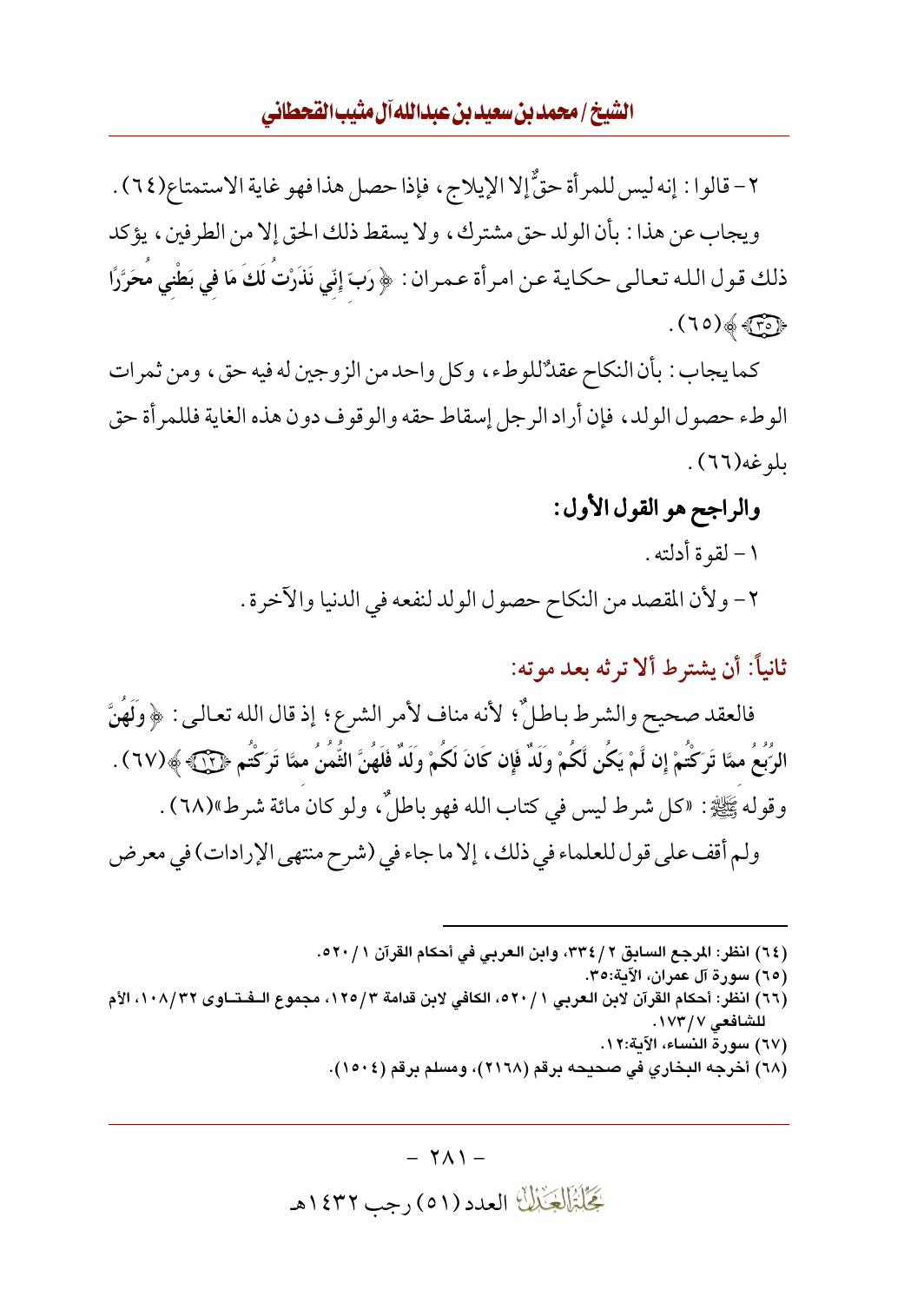كلامه عن الحقوق المترتبة على العقد ومنها الإرث، وعن الشروط الفاسدة . قال : «ولتضمنه إسقاط حقوق تجب بالعقد» . إلى قوله : «ولأن هذه الشروط تعود إلى معنى زائد في العقد، لا يشترط ذكره فيه، ولا يضر الجهل به، فلم يبطله كشرط صداق محرّم ف*يه*»(٦٩).

## ثالثاً: أن يشترط عدم المهر:

اتفق العلماء على أنَّ من تزوَّج امرأةً ولم يقدر لها مهراً، فيصح النكاح ويجب لها المهر إذا دخل بها، وإن طلقها قبل الدخول فليس لها مهرٌ، بل لها المتعة(٧٠). واختلفوا إذا اشترط الرجل أنْ لا مهر للمرأة على قولين :

**القول الأول:** للإمام مالك(٧١)، وأحمد في رواية، وقدماء أصحابه(٧٢)، فيرون أن النكاح باطلٌ ويفسخ العقد .

**القول الثاني:** للحنفية(٧٣)، والشافعية(٧٤)، ورواية عن الإمام أحمد، وقال بها بعض أصحابه(٧٥)، فيرون صحة عقد النكاح وأن الشرط باطلٌ.

الأدلة :

استدل أصحاب القول الأول بأدلة منها : ١- أن هذا هو نكاح الشغار الذي أبطله الشارع؛ لأنه نفي فيه المهر ، وجعل البُضع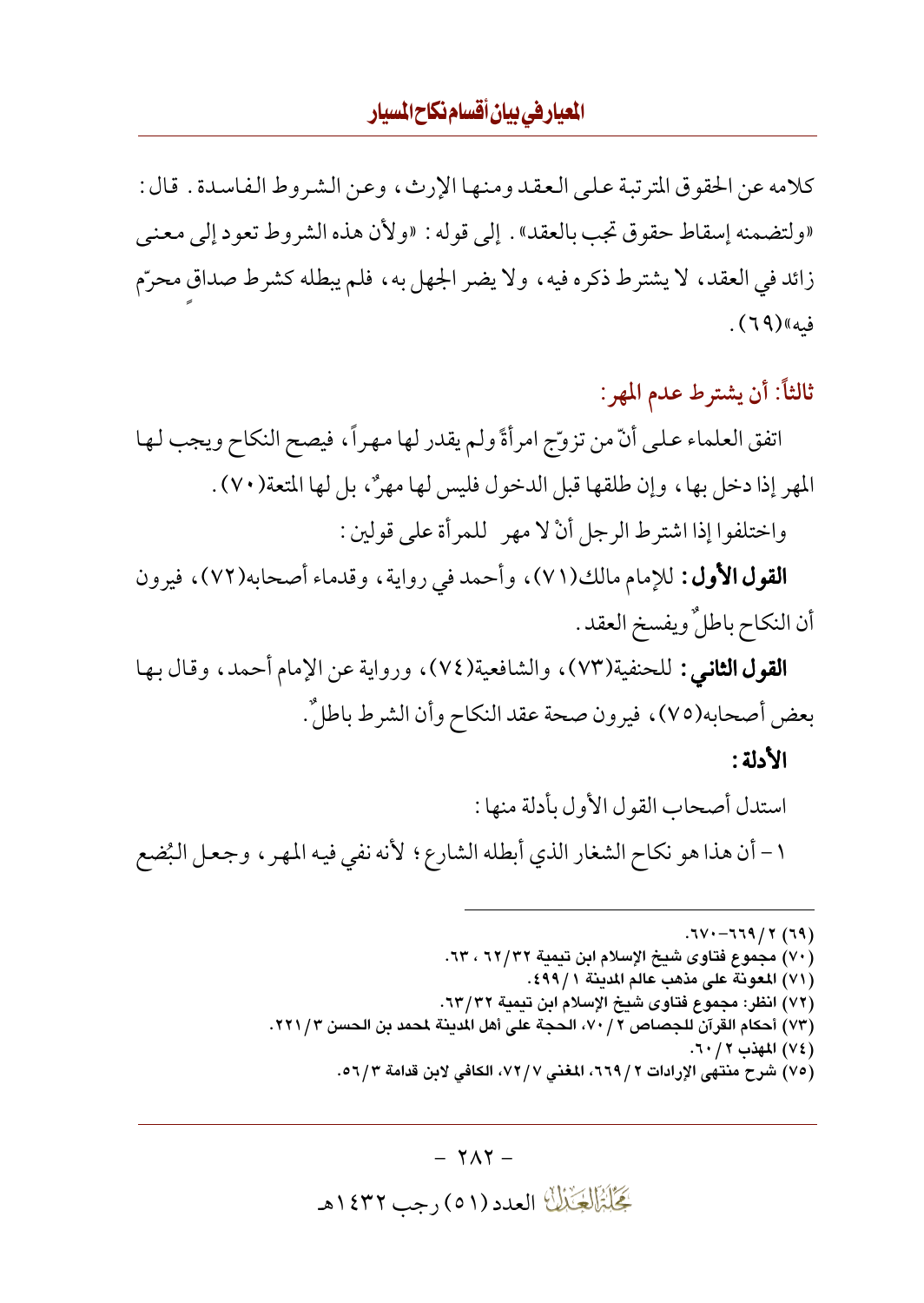مهراً للبُضع(٧٦) .

ويجاب عنه : أن نكاح الشغار ليس كمسألتنا ؛ لأنه يفسد لكونه المقصود به المبادلة بالإبضاع(٧٧).

٢- قــال تــعــالــي : ﴿ وَأُحلَّ لَكُم مَّا وَرَاءَ ذَلكُمْ أَن تَبْتَغُوا بأَمْوَالكُم مُّحْصنينَ غَيْرَ مُسَافحينَ  $( V \Lambda ) \& \rightarrow$ 

وجه الدلالة : أنه علَّق الإحلال بشرط الابتغاء بالمال(٧٩) .

ويجاب عن هذا الدليل : بأنه ذكر المهر دون التعلق ببطلان النكاح وفسخه، فيصح العقد ويلزم بالمهر ؛ لأن أركان النكاح قد تمت وهي الأصل وما زاد عنها بما ينافي مقتضى العقد فمر دودٌ.

> استدلّ أصحاب القول الثاني بأدلة منها : ١ – قال تعالى : ﴿ وَآتُوا النِّسَاءَ صَدُقَاتِهِنَّ نحْلَةً ﴿ فَيَ ﴾ ﴾ (٨٠) .

قال الجصاص – رحمه الله – : «وقد دلت الآية أيضاً على أنه لو تزوجها على أنه لا مهر لها، أن المهر واجبٌ لها؛ إذ لم تفرق بين من شرط المهر في النكاح، وبين من لـم يشترط في إيجابه لها مثل الذي عليها»(٨١).

٢- قالوا : إن النكاح يصح مع الجهل بالعوض، فجاز أن ينعقد مع الشرط الفاسد كالعتق(٨٢).

- (٧٦) انظر: مجموع الفتاوي لابن تيمية ٦٣/٣٢.
	- (٧٧) المعونة على مذهب عالم المدينة ٤٩٩/١.
		- (٧٨) سورة النساء، الآية:٢٤.
- (٧٩) انظر: المعونة على مذهب عالم المدينة ٤٩٩/١، فتح الباري لابن حجر ١٤/٩١٤.
	- (٨٠) سورة النساء، الآية:٤. (٨١) أحكام القرآن ٧٠/٧٠.

گِجَلِبْزَالِکِجَنْالُ العدد (٥١) رجب ١٤٣٢هـ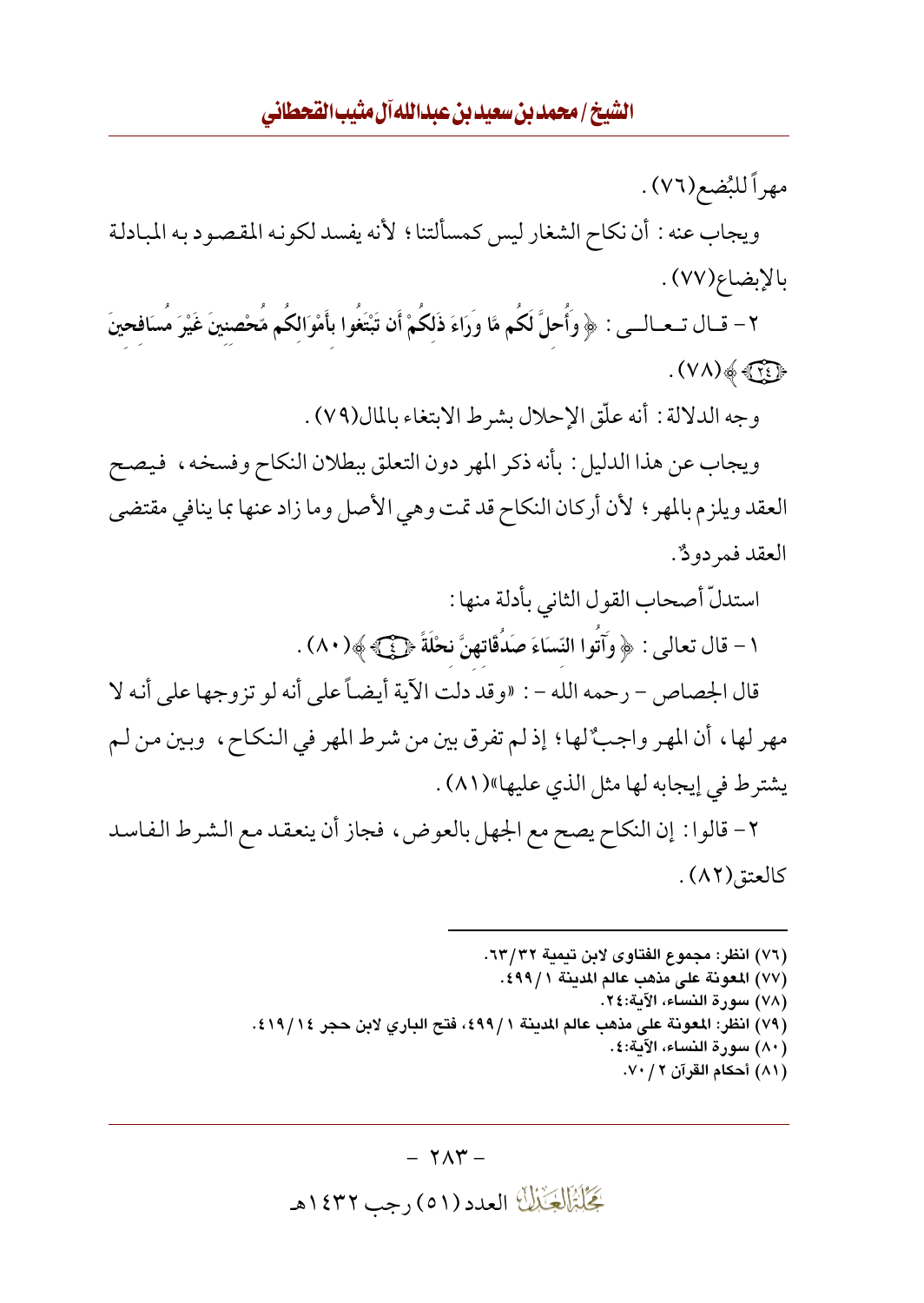المعيارفي بيان أقسام نكاح المسيار

والراجح والله أعلم القول الثاني : لقوة أدلتهم، ولأن العقد قدتم، وهذا شرطٌ زائلٌ عن مقتضى العقد، فهو مردود.

رابعاً: أن يشترط أن تنفق عليه:

فهذا الشرط باطل عند عامة أهل العلم، والعقد صحيح(٨٣) .

لأن الله تعالى كقول رسوله ﷺ بالإنفاق على الزوجة في مواطن عديدة ، فهو حق لها مقررٌ شرعاً، وخلاف ذلك إسقاط لحقها في النفقة عليها وهو واجب بالعقد، وإلزامها بالنفقة عليه يسقط حقها، فهو يعود على أصله بالإبطال، ولأنه شرط مصادمٌ لنصوص الكتاب والسنة فهو باطلٌ. وقد نصّ الإمام أحمد على أن لها الرجوع في هذا الشرط . وقد ذكرتُ الأدلة على هذا في مسألة اشتراط إسقاط المهر التي مضت .

الجهة الثانية : الزيادات في الإسقاط التي تكون من قبلهما ، فأحكامها على ما يلي :

أولاً : أن يتفقا على عدم الإنجاب، فهو مثل مسألة العزل التبي تكلَّم عنها الفقهاء ، فعامة أهل العلم على جواز ذلك مع الكراهة(٨٤)، بل نقل ابن عبدالبر الإجماع على جواز العزل برضا المرأة(٨٥) .

ثانياً : أن يتفقا مع الشاهدين والولي على كتمان النكاح وعدم توثيقه نظاماً ، فقد مرّ بنا قول جمهور العلماء بأن وجود الشهود مع الولي يجعل الزواج معلناً، خلافاً للإمام مالك

(٨٢) شرح منتهى الإرادات ٦٧٠/١، وانظر: المغنى ٧٢/٧، شرح صحيح مسلم للنووي ١٢٢/٥.

- (٨٣) الحجة على أهل المدينة لمحمد بن الحسن ٣/ ٢٢١، مواهب الجليل ٤/ ٤٥)، روضة الـطــالــبــين ٧/ ٢٨٠، المغني لابن قدامة ٧٢/٧، وانظر: الروض المربع ٩٢/٣، فتح الباري ١٩/١٤، شرح مسلم للنووي ١٢٢/٥، شرح منتهي الإرادات ١ / ٦٦٩، مختصر خلاف العلماء ٢ / ٤٧١، المحلي لابن حزم ١٦٦٦.
- (٨٤) انظر: بدائع الصنائع ١٧٥/٦، شرح مختصر خليل للخرشي ٩٠/١١، الأم ١٨٣/٧، المجموع ٤٢٢/١٦، الشرح لكبير لابن قدامة ١٣٨/٨، الإنصاف ١٣/٦٨٦. (٨٥) المجموع ١٦/ ٤٢٢).

 $-7\lambda$   $\xi$  -گَجَلَبْتَمَالِکَ الْعَدَدُ (٥١) رجب ١٤٣٢هـ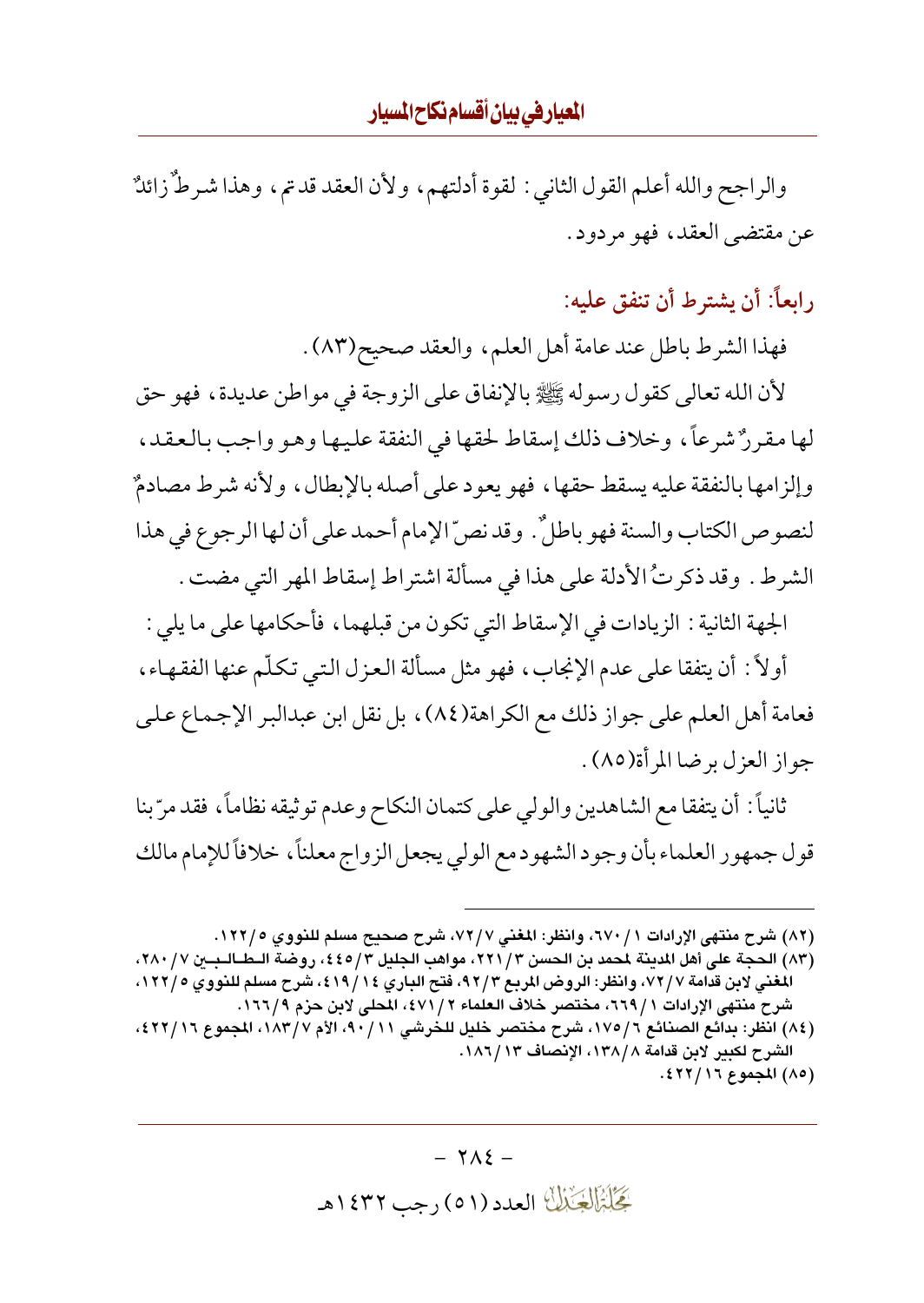– رحمه الله – . ورجحنا قول الجمهور ، فهذا جائزٌ بشرط ألا يكون هدف الرجل هو امتهان المرأة أو نيّةالاستمتاع، فأشبه المتعة من وجه(٨٦)، كما يخشى من عدم توثيقه ضياع الحقوق كالإرث وغيره بعد وفاة الزوج .

القسم الثاني : وهو خلاف الأصل في نكاح المسيار عرفاً، وهو أن يكون الشرط من الزوج، بأن تسقط حقوقها في السكني والنفقة والقسم . فحكم هذا النكاح مختلفٌ فيه بين العلماء على قولين:

القول الأول : لجمهور العلماء من الحنفية والشافعية والمذهب عند الحنابلة ، فيرون أن الشر وط من الر جل المنافية لمقتضى العقد كإسقاط المهر أو النفقة أو السكني أو القسم باطلة ، ولا يبطل العقد(٨٧).

القول الثاني : للمالكية وهو رواية عن الإمام أحمد، فيرون أن اشتراط الرجل في النكاح عدمَ النفقة أو السكني أو القسم للمرأة ينفسخ فيه عقد النكاح قبل الدخول ويصح بعده، ولها مهر المثل(٨٨) . وقد سبق ذكر أدلة الفريقين في المسائل الماضية .

والراجح: هو القول الأول؛ لأن هذه الشروط طارئة على العقد، فالعقد صحيح والشرط باطلٌ، لمنافاته مقتضى العقد، ولتضمنه إسقاط حقوق تجب بالعقد قبل انعقاده، كإسقاط الشفيع شفعته قبل البيع .

وعلى هذا فإن هذا النوع من نكاح المسياريصح بإسقاط شرط الرجل، وعند امتناعه فيفسخ النكاح .

- (٨٦) انظر: بدائع الصنائع ٢ /٥٥٦، سبل السلام للصنعاني ٤ / ٤٨١.
- (٨٧) انظر: فتح القدير ٣/ ٢٤٩، بدائع الصنائع ٢ / ٢٨٥، روِّضة الطالبن للنووي ٢٦٥ / ٢٦٥، مغنى المحتاج ٣ / ٢٢٦، الكافي لابن قدامة ٣٩/٣، مجموع فتاوى ابن تيمية ١٩٤/٢٩.

 $-7\Lambda$ o -گِخَلِبْزَالِچَنْبُلُّ العدد (٥١) رجب ١٤٣٢هـ

<sup>(</sup>٨٨) انظر: التبصرة لابن فرحون ١٥/١١، شرح الدردير ٢ /٢٨٥، المغنى لابن قدامة ٤٤٩/٧ ، تبيين الحقائق ٥ / ۱۹۶.